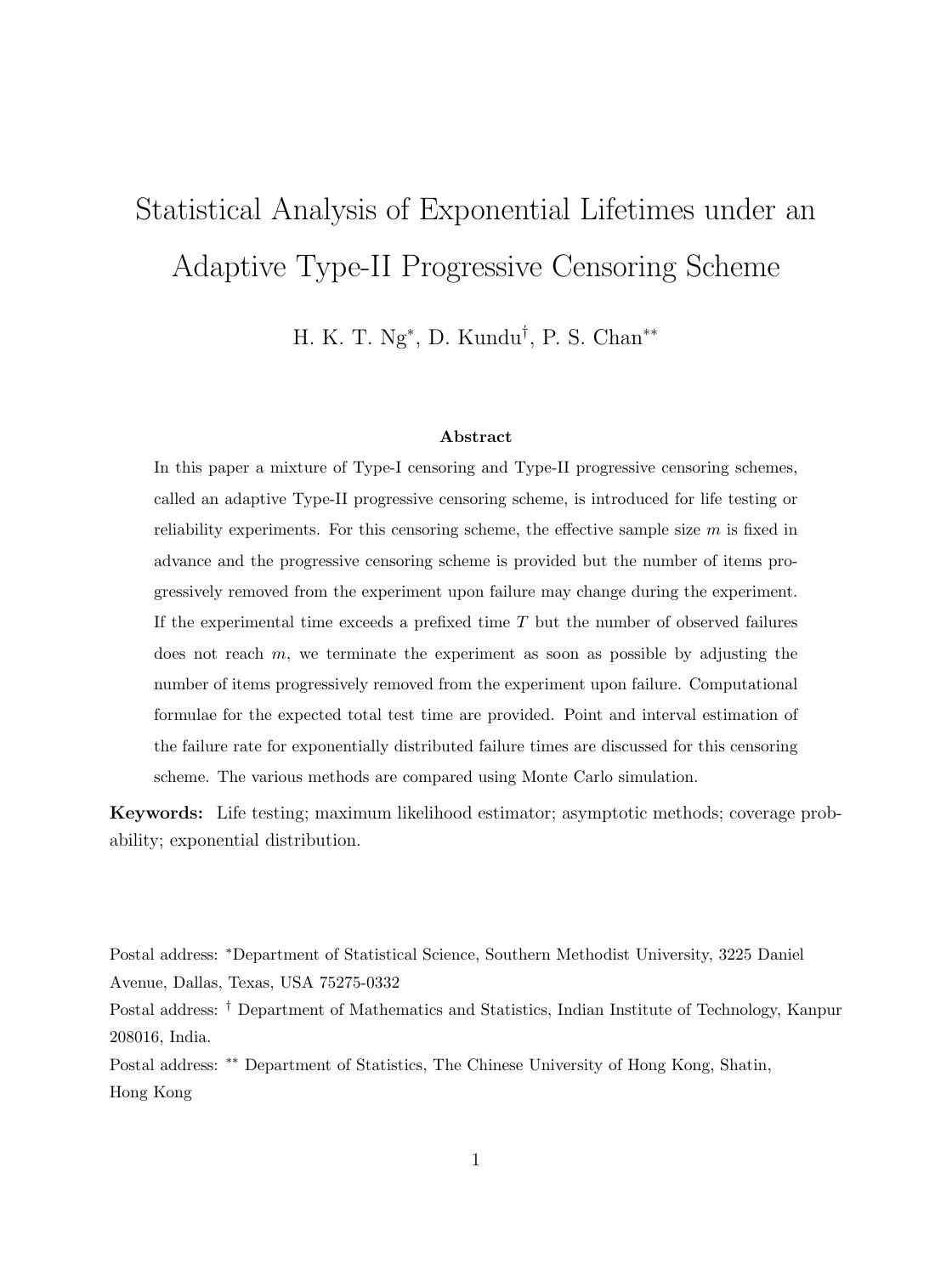## 1 Introduction

In life testing and reliability studies, the experimenter may not always obtain complete information on failure times for all experimental units. Data obtained from such experiments are called censored data. Reducing the total test time and the associated cost is one of the major reasons for censoring. A censoring scheme, which can balance between (i) total time spent for the experiment; (ii) number of units used in the experiment; and (iii) the efficiency of statistical inference based on the results of the experiment, is desirable.

The most common censoring schemes are Type-I (time) censoring, where the life testing experiment will be terminated at a prescribed time  $T$ , and Type-II (failure) censoring, where the life testing experiment will be terminated upon the r-th  $(r$  is pre-fixed) failure. However, the conventional Type-I and Type-II censoring schemes do not have the flexibility of allowing removal of units at points other than the terminal point of the experiment. Because of this lack of flexibility, a more general censoring scheme called progressive Type-II right censoring has been introduced. Briefly, it can be described as follows: Consider an experiment in which  $n$  units are placed on a life testing experiment. At the time of the first failure,  $R_1$  units are randomly removed from the remaining  $n-1$  surviving units. Similarly, at the time of the second failure,  $R_2$  units from the remaining  $n-2-R_1$  units are randomly removed. The test continues until the m-th failure at which time, all the remaining  $R_m = n - m - R_1 - R_2 - \cdots - R_{m-1}$ units are removed. The  $R_i$ 's are fixed prior to the study. Readers may refer to Balakrishnan [1] and Balakrishnan and Aggarwala [2] for extensive reviews of the literature on progressive censoring.

Recently, Kundu and Joarder [16] proposed a censoring scheme called Type-II progressive hybrid censoring scheme, in which a life testing experiment with progressive Type-II right censoring scheme  $(R_1, R_2, \ldots, R_m)$  is terminated at a prefixed time T. However, the drawback of the Type-II progressive hybrid censoring, similar to the conventional Type-I censoring (time censoring), is that the effective sample size is random and it can turn out to be a very small number (even equal to zero), and therefore the standard statistical inference procedures may not be applicable or they will have low efficiency. In this paper we suggest an adaptive Type-II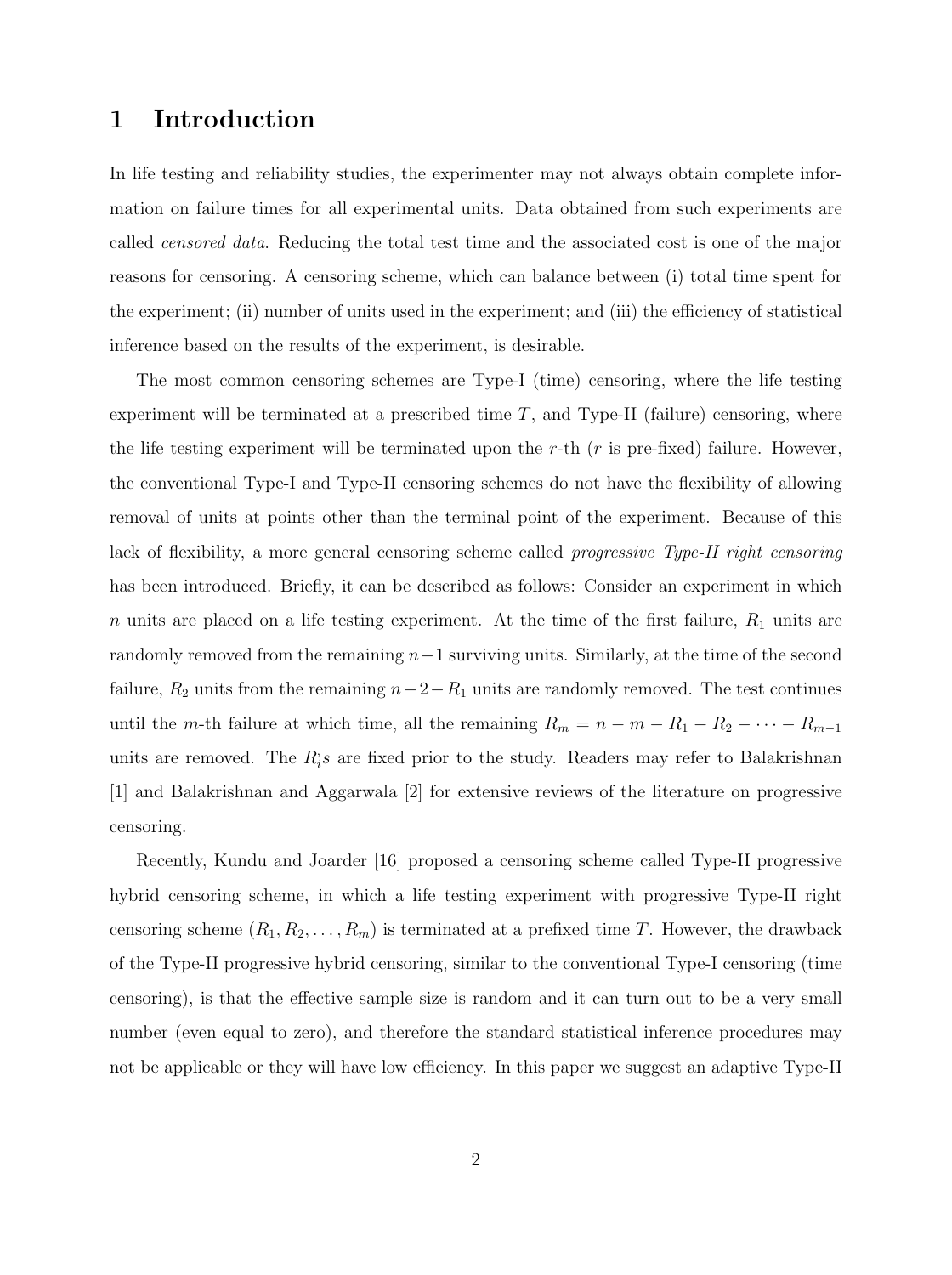progressive censoring, where we allow  $R_1, R_2, \ldots, R_m$  to depend on the failure times so that the effective sample size is always  $m$ , which is fixed in advance. A properly planned adaptive progressively censored life testing experiment can save both the total test time and the cost induced by failure of the units and increase the efficiency of statistical analysis.

The rest of the paper is organized as follows. In Section 2, we first introduce the notation and describe the adaptive Type-II progressive censoring scheme. In Section 3, when the underlying lifetime distribution is exponential, we derive the MLE of the failure rate and discuss the construction of confidence intervals for the failure rate by different methods. Section 4 provides the computation formulae for the expected total test time which will be useful for experimental planning purposes. In Section 5, the efficiency of the MLEs based on the proposed censoring scheme with the Type-II progressive hybrid censoring scheme proposed by Kundu and Joarder [16] is compared. Confidence intervals obtained by different methods are also compared in terms of their coverage probabilities and expected widths by means of extensive Monte Carlo simulations.

## 2 Model Description

Suppose *n* units are placed on a life testing experiment and let  $X_1, X_2, \ldots, X_n$  be their corresponding lifetimes. We assume that  $X_i$ ,  $i = 1, 2, ..., n$  are independent and identically distributed with probability density function (PDF)  $f_X(x; \theta)$  and cumulative distribution function (CDF)  $F_X(x;\theta)$ , where  $\theta$  denotes the vector of parameters and  $x \in [0,\infty)$ . Prior to the experiment, an integer  $m < n$  is determined and the progressive Type-II censoring scheme  $(R_1, R_2, \ldots, R_m)$  with  $R_i > 0$  and  $\sum_{i=1}^{m} R_i + m = n$  is specified. During the experiment, the *i*-th failure is observed and immediately after the failure,  $R_i$  functioning items are randomly removed from the test. We denote the  $m$  completely observed (ordered) lifetimes by  $X_{i:m:n}^{(R_1,R_2,\ldots,R_m)}$  $i_{i,m;n}^{(R_1,R_2,...,R_m)}$ ,  $i = 1,2,...,m$ , which are the observed progressively Type-II right censored sample. For convenience, we will suppress the censoring scheme in the notation of the  $X_{i:m:n}$ 's. We also denote the observed values of such a progressively Type-II right censored sample by  $x_{1:m:n} < x_{2:m:n} < \cdots < x_{m:m:n}.$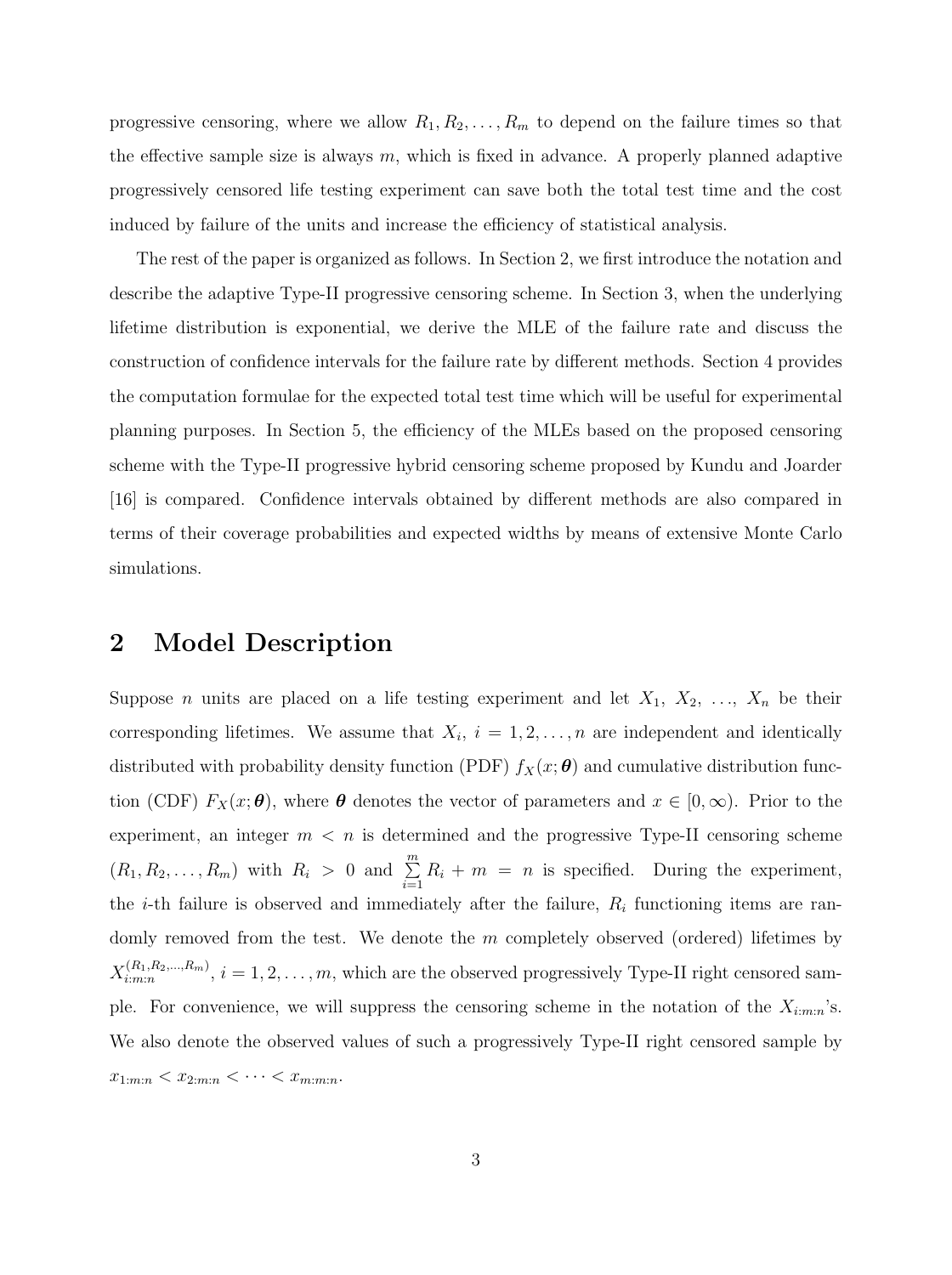As noted by Burkschat [7] and Ng, Chan and Balakrishnan [20], it is expected that a progressive censoring plan has a longer test duration than a single (conventional Type-II) censoring plan in return for the gain in efficiency. The value of  $R_i$  at the time of the *i*-th failure  $X_{i:m:n}$  may be determined depending on the objective of the experimenter. The objective may be controlling the total test time or having a higher chance to observe some large failure times (usually leading to a gain in efficiency for statistical inference). Suppose the objective is to control the total test time, a reasonable design to control the total test time is to terminate the experiment at a prefixed time. This problem is considered in [16] for a fixed progressive censoring scheme  $(R_1, R_2, \ldots, R_m)$  and they called this type of censoring Type-II progressive hybrid censoring. The drawback of this censoring scheme is that the effective sample size is random and it can turn out to be a very small number (even equal to zero) so that usual statistical inference procedures will not be applicable or they will have low efficiency. Therefore, we suggest an adaptive censoring scheme in which the effective sample size  $m$  is fixed in advance and the progressive censoring scheme  $(R_1, R_2, \ldots, R_m)$  is provided, but the values of some of the  $R_i$  may change accordingly during the experiment.

Suppose the experimenter provides a time  $T$ , which is an ideal total test time, but we may allow the experiment to run over time  $T$ . If the  $m$ -th progressively censored observed failure occurs before time T (i.e.  $X_{m:m:n} < T$ ), the experiment stops at the time  $X_{m:m:n}$  (see Figure  $1(a)$ ). Otherwise, once the experimental time passes time T but the number of observed failures has not reached m, we would want to terminate the experiment as soon as possible. This setting can be viewed as a design in which we are assured of getting m observed failure times for efficiency of statistical inference and at the same time the total test time will not be too far away from the ideal time  $T$ . From the basic properties of order statistics (see, for example, David and Nagaraja [10], Section 4.4), we know that the fewer operating items are withdrawn (i.e., the larger the number of items on the test), the smaller the expected total test time (Ng and Chan [19]). Therefore, if we want to terminate the experiment as soon as possible for fixed value of  $m$ , then we should leave as many surviving items on the test as possible.

Suppose  $J$  is the number of failures observed before time  $T$ , i.e.

$$
X_{J:m:n} < T < X_{J+1:m:n}, \quad J = 0, 1, \ldots, m,
$$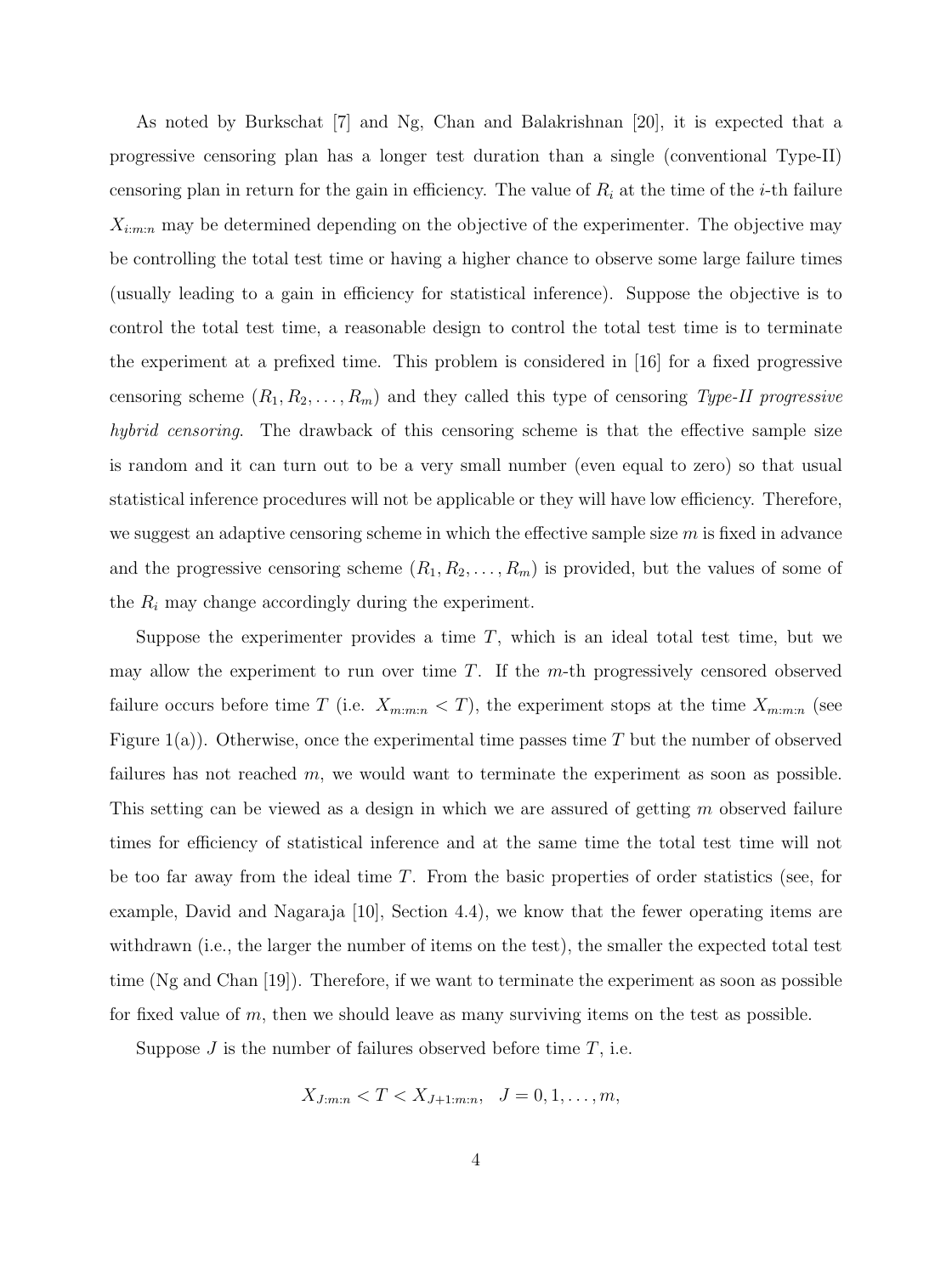

(a) Experiment terminates before time T (i.e.  $X_{m:m:n} < T$ )



(b) Experiment terminates after time T (i.e.  $X_{m:m:n} \geq T$ )

Figure 1: Schematic representation of adaptive Type-II progressive censoring

where  $X_{0:m:n} \equiv 0$  and  $X_{m+1:m:n} \equiv \infty$ . According to the above result on stochastic ordering of first order statistics from different sample sizes, after the experiment passed time  $T$ , we set  $R_{J+1} = \cdots = R_{m-1} = 0$  and  $R_m = n - m - \sum_{i=1}^{m}$  $\sum_{i=1} R_i$ . This formulation leads us to terminate the experiment as soon as possible if the  $(J + 1)$ -th failure time is greater than T for  $J + 1 < m$ . Figure 1(b) gives the schematic representation of this situation. The value of  $T$  plays an important role in the determination of the values of  $R_i$  and also as a compromise between a shorter experimental time and a higher chance to observe extreme failures. One extreme case is when  $T \to \infty$ , which means time is not the main consideration for the experimenter, then we will have a usual progressive Type-II censoring scheme with the pre-fixed progressive censoring scheme  $(R_1, R_2, \ldots, R_m)$ . Another extreme case can occur when  $T = 0$ , which means we always want to end the experiment as soon as possible, then we will have  $R_1 = \cdots = R_{m-1} = 0$  and  $R_m = n - m$  which results in the conventional Type-II censoring scheme.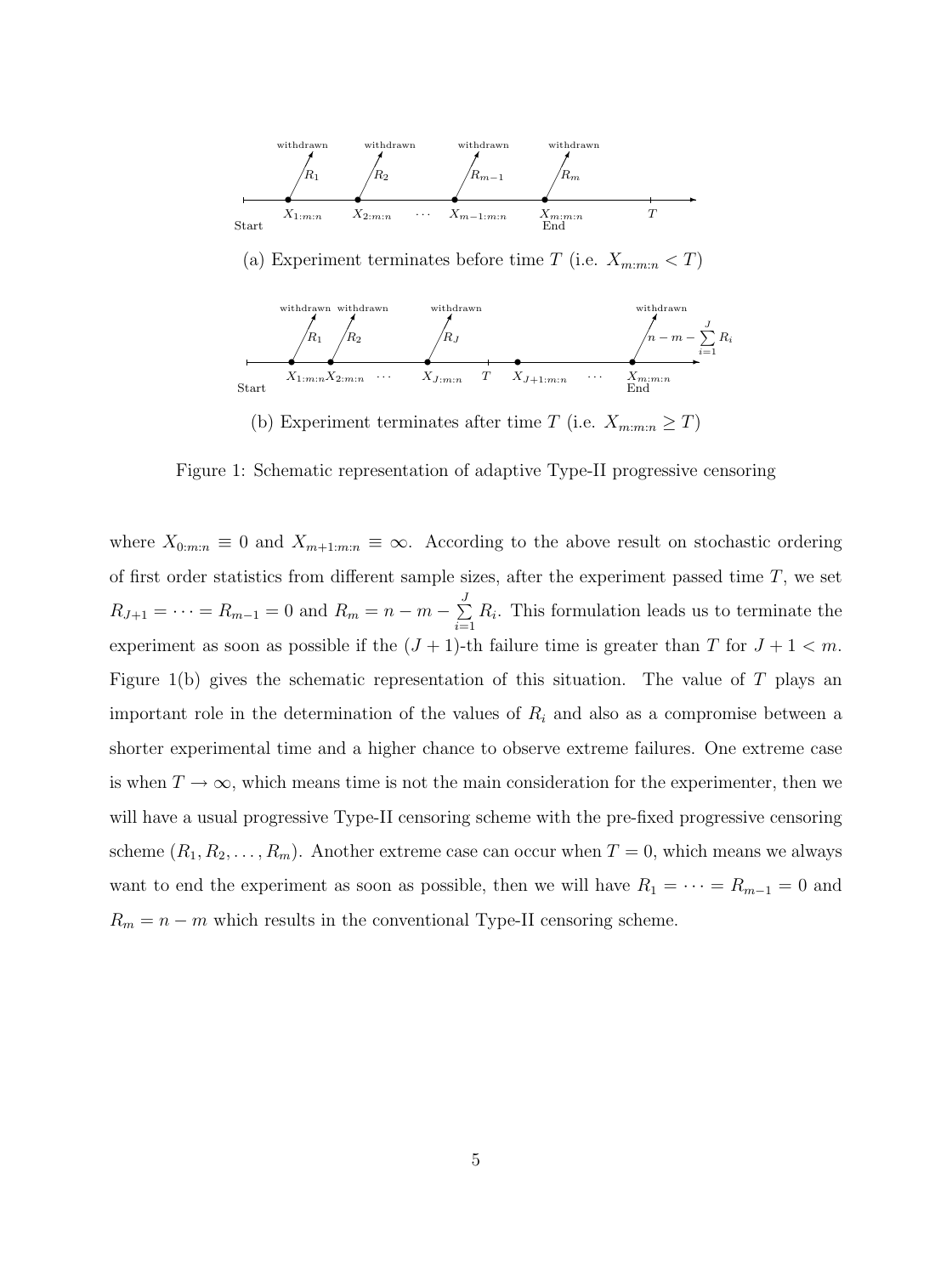## 3 Statistical Inference for Exponential Distribution

#### 3.1 Point Estimation

Given  $J = j$ , the likelihood function is given by

$$
L(\boldsymbol{\theta}|J=j) = d_j \left[ \prod_{i=1}^m f(x_{i:m:n}; \boldsymbol{\theta}) \right] \left\{ \prod_{i=1}^j \left[ 1 - F(x_{i:m:n}; \boldsymbol{\theta}) \right]^{R_i} \right\} \left[ 1 - F(x_{m:m:n}; \boldsymbol{\theta}) \right]^{(n-m-\sum_{i=1}^j R_i)},
$$

where

$$
d_j = \prod_{i=1}^m \left[ n - i + 1 - \sum_{k=1}^{\max\{i-1,j\}} R_k \right].
$$

The exponential distribution is one of the most widely used lifetime models in the areas of life testing and reliability. The volume by Balakrishnan and Basu [3] (see also Chapter 19 of [13]) provides an extensive review of the genesis of the distribution and its properties, including several characterization results. For the exponential distribution with PDF  $f(x) = \lambda e^{-\lambda x}, x > 0$ and CDF  $F(x) = 1 - e^{-\lambda x}, x > 0$  (denoted as  $Exp(\lambda)$ ), the log-likelihood function is

$$
\ln L(\lambda | J = j) = \text{constant} + m \ln \lambda
$$

$$
-\lambda \left[ \sum_{i=1}^{m} x_{i:m:n} + \sum_{i=1}^{j} R_i x_{i:m:n} + \left( n - m - \sum_{i=1}^{j} R_i \right) x_{m:m:n} \right]
$$

and it is maximized at

$$
\hat{\lambda} = \frac{m}{\sum_{i=1}^{m} x_{i:m:n} + \sum_{i=1}^{J} R_i x_{i:m:n} + \left(n - m - \sum_{i=1}^{J} R_i\right) x_{m:m:n}}.
$$

The maximum likelihood estimator of  $\lambda$  is  $\hat{\lambda}$  and an estimate of the asymptotic variance is  $\widehat{Var}(\hat{\lambda}) = \hat{\lambda}^2/m$ . For brevity we denote

$$
\delta = \delta(\mathbf{x}, j) = \sum_{i=1}^{m} x_{i:m:n} + \sum_{i=1}^{j} R_i x_{i:m:n} + \left(n - m - \sum_{i=1}^{j} R_i\right) x_{m:m:n}.
$$

Note that  $\delta$  corresponds to the total time on test (TTT) and the MLE of  $\lambda$  corresponds to the situation of standard progressive Type-II censoring with censoring scheme  $\sqrt{ }$  $R_1,R_2,\ldots,R_J,0,\ldots,0,n-m-\textstyle{\sum\limits_{D}}$  $\sum_{i=1} R_i$  $\setminus$ .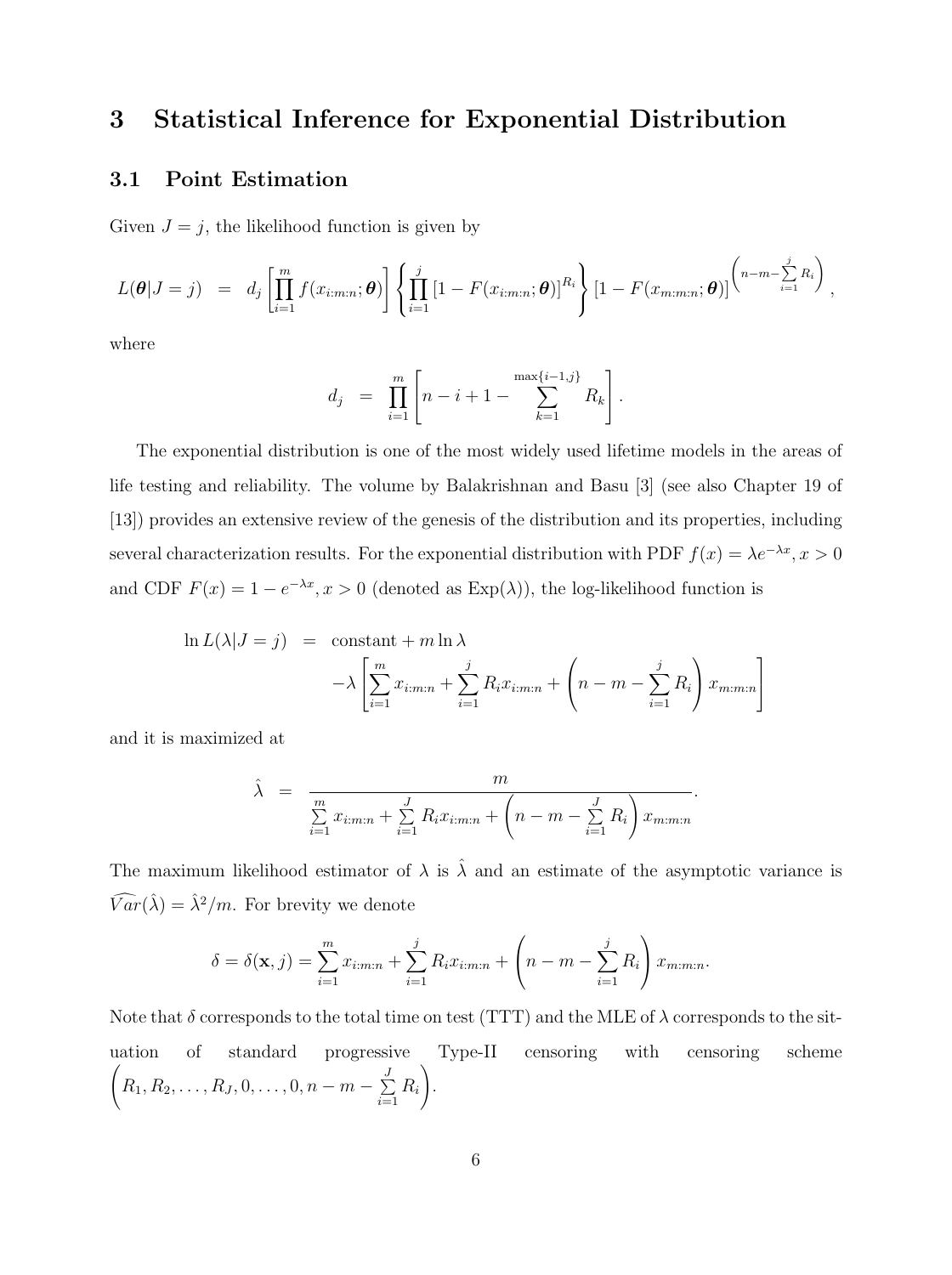#### 3.2 Construction of Confidence Interval for  $\lambda$

In this section, we describe six different techniques for constructing  $100(1 - \alpha)\%$  confidence intervals for the failure rate  $\lambda$ .

1. Conditional exact confidence interval (EX)

Let Y be a Gamma $(\alpha, \beta)$ , i.e., a gamma random variable with shape parameter  $\alpha$  and scale parameter  $1/\beta$ . Then the PDF of Y is given by

$$
g(y; \alpha, \beta) = \frac{\beta^{\alpha}}{\Gamma(\alpha)} y^{\alpha - 1} e^{-\beta y}, \quad y > 0,
$$
\n(1)

where  $\Gamma(\alpha) = \int_0^\infty x^{\alpha-1} e^{-x} dx$  is the gamma function. Conditional on  $J = j$ , the exact conditional distribution of  $\lambda$  is given by (see Appendix A)

$$
f_{\hat{\lambda}}(u|J=j) = \frac{\frac{1}{u^2} \sum_{i=1}^{j} \frac{a_{i,j}}{(\gamma_i - \gamma_{j+1})} \left[ e^{-\gamma_{j+1} T \lambda} g\left(\frac{1}{u} - \frac{\gamma_{j+1} T}{m}; m, m\lambda\right) - e^{-\gamma_i T \lambda} g\left(\frac{1}{u} - \frac{\gamma_i T}{m}; m, m\lambda\right) \right]}{\sum_{i=1}^{j} \frac{a_{i,j}}{(\gamma_i - \gamma_{j+1})} \left[ e^{-\gamma_{j+1} T \lambda} - e^{-\gamma_i T \lambda} \right]},
$$

 $j = 0, 1, 2, ..., m$ , where

$$
\gamma_j = n - j + 1 + \sum_{i=1}^{j-1} R_i, j = 1, 2, \dots, m, \text{ with } \gamma_{m+1} \equiv 0,
$$
\n(2)

$$
a_{i,j} = \prod_{\substack{k=1 \ k \neq i}}^{j} \frac{1}{\gamma_k - \gamma_i}, 1 \leq i \leq j \leq m,
$$
\n(3)

and we use the usual conventions that  $\sum_{i=1}^{i-1}$  $\sum_{l=i} d_l \equiv 0.$ 

To construct exact confidence intervals of  $\lambda$ , we need the assumption, similar to [5], that the probability  $Pr(\lambda \geq w | J = j)$  is an increasing function of  $\lambda$ . This assumption guarantees the invertibility of the pivotal quantities and allow us to construct exact confidence intervals of  $\lambda$  based on the exact distribution of  $\lambda$ . Several articles including [5, 8, 9, 12, 15], have used this approach for constructing exact confidence intervals in different contexts. Plots of  $Pr(\hat{\lambda} \geq w | J = j)$  versus  $\lambda$  can be used to justify the exact method for specified values of  $n$ ,  $m$  and censoring scheme. In general, the stochastic monotonicity of the MLE for adaptive progressive censoring is a conjecture and it seems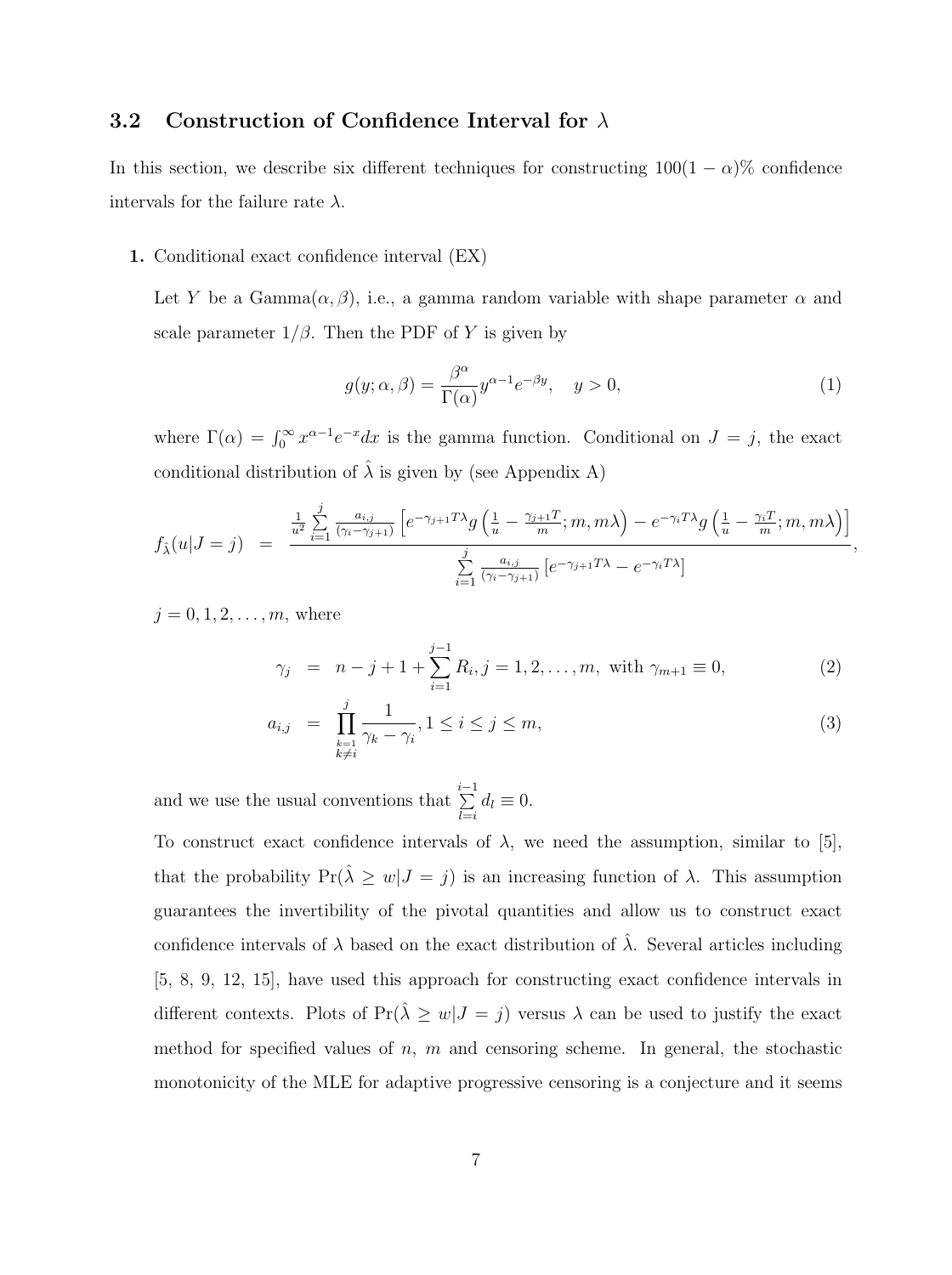to be an interesting open problem. Studies on the stochastic monotonicity of MLE based on other censoring schemes can be found in Balakrishnan and Iliopoulos [4].

For  $J = j$ , let  $\lambda_q$  be the unique solution of the following nonlinear equation:

$$
e^{-\gamma_{j+1}T\lambda_q} \left[ \Gamma\left(m, m\lambda_q \max\left(0, \frac{1}{\hat{\lambda}} - \frac{T\gamma_{j+1}}{m}\right)\right) - (1-q) \right] \left[ \sum_{i=1}^j \frac{a_{i,j}}{(\gamma_i - \gamma_{j+1})} \right]
$$

$$
- \sum_{i=1}^j \frac{a_{i,j}}{(\gamma_i - \gamma_{j+1})} e^{-\gamma_i T\lambda_q} \left[ \Gamma\left(m, m\lambda_q \max\left(0, \frac{1}{\hat{\lambda}} - \frac{T\gamma_i}{m}\right)\right) - (1-q) \right] = 0
$$

where  $\Gamma(m, z) = \frac{1}{\Gamma(m)} \int_z^{\infty} t^{m-1} \exp(-t) dt$ . Then, the conditional  $100(1-\alpha)\%$  confidence interval for  $\lambda$  can be obtained as  $(\lambda_{\alpha/2}, \lambda_{1-\alpha/2})$ .

#### 2. Normal approximation of the MLE (NA)

Since the standard regularity conditions for the asymptotic properties of MLE are satisfied by the exponential distribution (see, for example, Meeker and Escobar [17]), for large value of effective sample size  $m$ , we have

$$
\frac{\hat{\lambda} - \lambda}{\sqrt{Var(\hat{\lambda})}} \sim N(0, 1).
$$

If we replace the variance  $Var(\hat{\lambda})$  by its estimate, we can obtain an approximate  $100(1 \alpha$ )% confidence interval for  $\lambda$  as

$$
\hat{\lambda} \pm z_{1-\alpha/2} \frac{\hat{\lambda}}{\sqrt{m}},
$$

where  $z_q$  is the 100q-th percentile of a standard normal distribution.

3. Normal approximation of the log-transformed MLE (NL)

The problem with applying normal approximation of the MLE is that when the sample size is small, the normal approximation may be poor. However, a different transformation of the MLE can be used to correct the inadequate performance of the normal approximation. Since the parameter of interest,  $\lambda$ , is a positive parameter, log-transformation can be considered. Based on the normal approximation of the log-transformed MLE (Meeker and Escobar [17]) and  $Var(\ln \hat{\lambda})$  can be approximation by delta method as  $\widehat{Var}(\ln \hat{\lambda}) = 1/m$ ,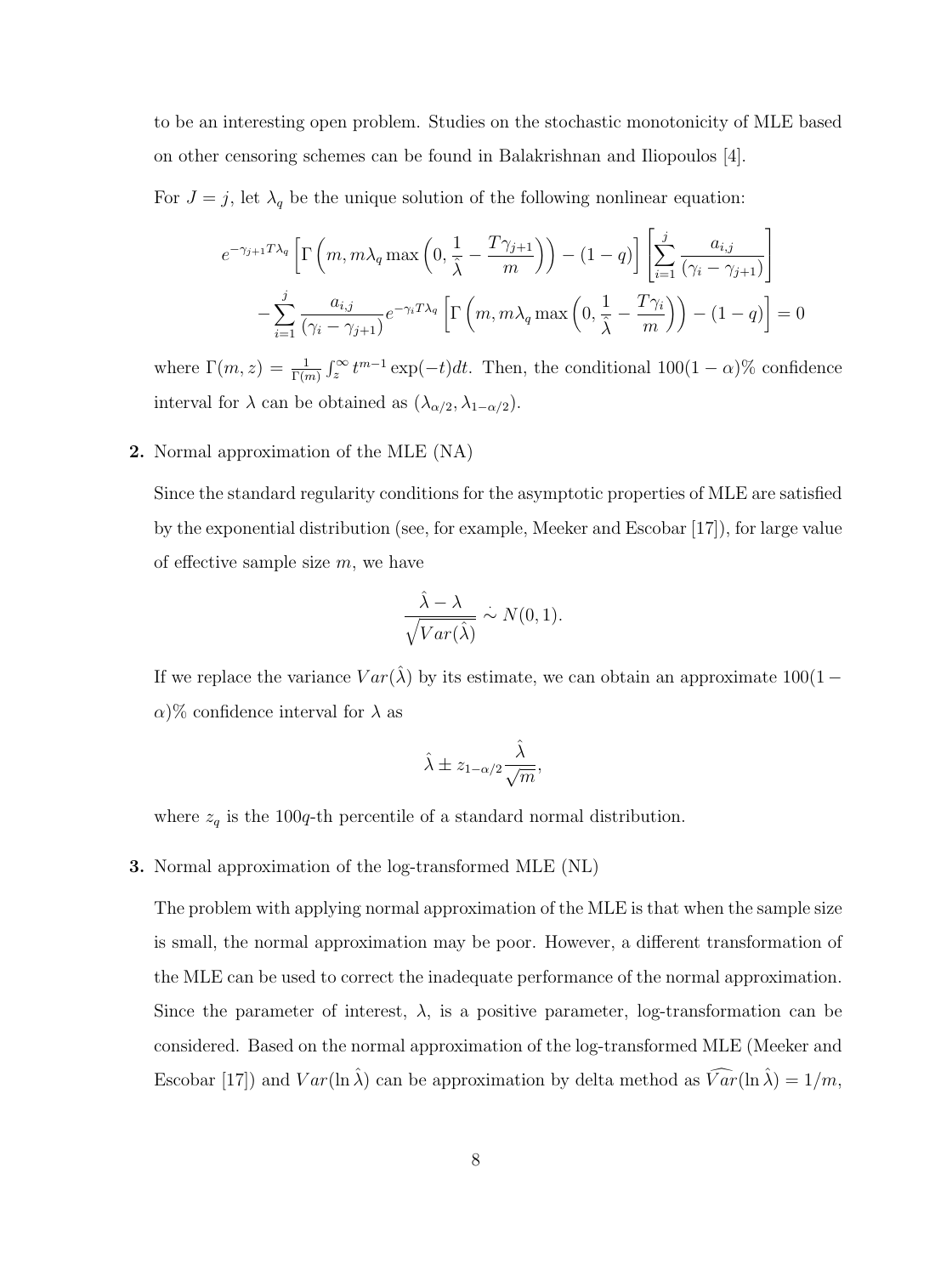an approximate  $100(1 - \alpha)\%$  confidence interval for  $\lambda$  is

$$
\left[\frac{\hat{\lambda}}{\exp\left(z_{1-\alpha/2}\sqrt{\frac{1}{m}}\right)}, \hat{\lambda} \cdot \exp\left(z_{1-\alpha/2}\sqrt{\frac{1}{m}}\right)\right].
$$

#### 4. Likelihood ratio-based confidence interval (LR)

A likelihood ratio-based conditional confidence interval is constructed using the likelihood ratio statistic [18] for testing the hypothesis  $H_0 : \lambda = \lambda_0$  versus  $H_1 : \lambda \neq \lambda_0$ . In our case, the likelihood ratio statistic is given by  $2[\ln L(\hat{\lambda}|J = j) - \ln L(\lambda_0|J = j)].$ 

The asymptotic distribution of the likelihood ratio statistic is chi-square with one degree of freedom  $(\chi_1^2)$ . An approximate  $100(1-\alpha)\%$  confidence interval for  $\lambda$  is the region

$$
\left\{\lambda: 2[\ln L(\hat{\lambda}|J=j) - \ln L(\lambda|J=j)] \leq \chi^2_{1,1-\alpha}\right\},\,
$$

where  $\chi^2_{\nu,q}$  is the 100q-th percentile of a chi-square distribution with  $\nu$  degrees of freedom.

#### 5. Bootstrap confidence interval (PB and TB)

We construct confidence intervals based on the parametric bootstrap using the percentile bootstrap method and bootstrap t method (see, for example, [11]). To obtain the percentile bootstrap confidence intervals for  $\lambda$ , we use the following algorithm:

#### Parametric percentile bootstrap confidence interval (PB):

1. Based on the original sample  $\mathbf{x} = (x_{1:m:n}, x_{2:m:n}, \ldots, x_{m:m:n})$ , obtain  $\hat{\lambda}$ , the MLE of  $\lambda$ .

2. Simulate the adaptive Type-II progressively censored sample, say  $(y_{1:m:n}, \ldots, y_{m:m:n})$ , with the underlying distribution as  $Exp(\hat{\lambda})$  (simulation algorithm is described in the following section) with censoring scheme  $(R_1, R_2, \ldots, R_m)$  and pre-fixed T.

- 3. Compute the MLE of  $\lambda$  based on  $y_{1:m:n}, y_{2:m:n}, \ldots, y_{m:m:n}$ , say  $\hat{\lambda}^*$ .
- 4. Repeat Steps 2 3 B times and obtain  $\hat{\lambda}^{*(1)}$ ,  $\hat{\lambda}^{*(2)}$ , ...,  $\hat{\lambda}^{*(B)}$ .

5. Arrange  $\hat{\lambda}^{*(1)}, \hat{\lambda}^{*(2)}, \ldots, \hat{\lambda}^{*(B)}$  in ascending order and obtain  $\hat{\lambda}^{*(1)}, \hat{\lambda}^{*(2)}, \ldots, \hat{\lambda}^{*(B)}$ .

A two-sided  $100(1 - \alpha)$ % percentile bootstrap confidence interval of  $\lambda$ , say  $[\lambda_L^*, \lambda_U^*]$ , is then given by  $(\lambda_L^*, \lambda_U^*) = (\hat{\lambda}^{*([B\alpha/2])}, \hat{\lambda}^{*([B(1-\alpha/2)])}).$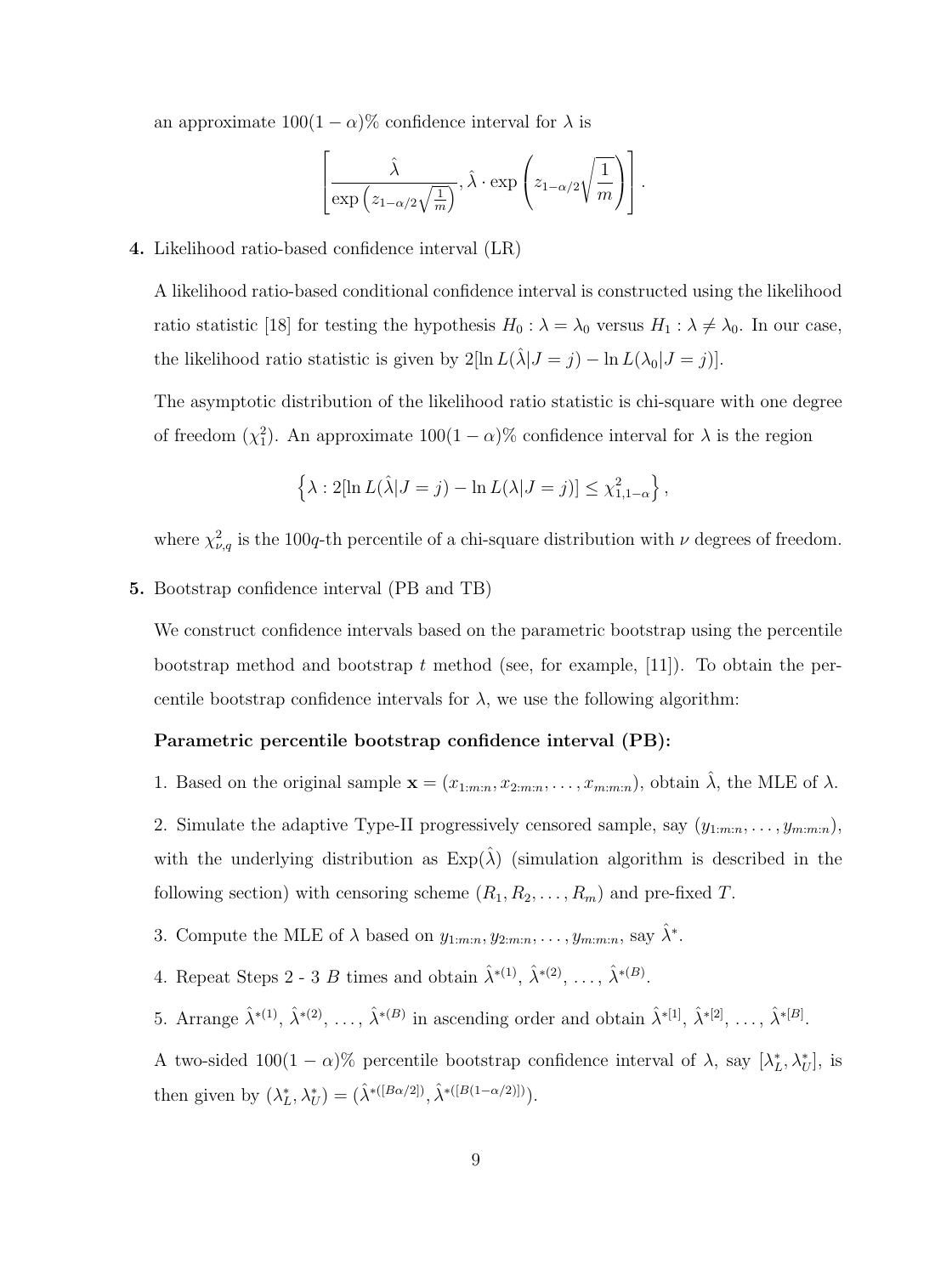To obtain the bootstrap-t confidence intervals for  $\lambda$ , we use the following algorithm:

#### Parametric bootstrap-t confidence interval (TB):

- $1 3$ . Same as the steps  $1 3$  above.
- 4. Compute the *t*-statistic  $T = [\sqrt{m}(\hat{\lambda}^* \hat{\lambda})]/\hat{\lambda}^*$ .
- 5. Repeat Steps 2 4 B times and obtain  $T^{(1)}, T^{(2)}, \ldots, T^{(B)}$ .
- 6. Arrange  $T^{(1)}, T^{(2)}, \ldots, T^{(B)}$  in ascending order and obtain  $T^{[1]}, T^{[2]}, \ldots, T^{[B]}$ .

A two-sided  $100(1-\alpha)$ % bootstrap-t confidence interval of  $\lambda$ , say  $[\lambda_{t,L}, \lambda_{t,U}^*]$ , is then given by  $(\lambda_{t,L}, \lambda_{t,U}) = (\hat{\lambda} + T^{([B\alpha/2])} \frac{\hat{\lambda}}{\sqrt{m}}, \hat{\lambda} + T^{([B(1-\alpha/2)])} \frac{\hat{\lambda}}{\sqrt{m}}).$ 

6. Bayesian Analysis (BN and BA)

Bayesian inference provides an alternative way to estimate the parameter  $\lambda$ , especially when prior information about  $\lambda$  is available. A flexible choice of prior distribution for  $\lambda$ is a gamma prior with parameters a and b (denote by  $Gamma(a, b)$ ). Given the data, the posterior density of  $\lambda$  is proportional to  $\lambda^{a+m-1}$  exp( $-\lambda\delta$ ), which is the kernel of  $Gamma(a + m, b + \delta)$ . Therefore, if we assume the commonly used squared error loss function, the Bayes estimator of  $\lambda$  is given by  $\tilde{\lambda} = (a + m)/(b + \delta)$ . A 100 $(1 - \alpha)$ % Bayesian credible interval, say  $(\tilde{\lambda}_{\alpha/2}, \tilde{\lambda}_{1-\alpha/2})$ , can be obtained as the solution of the following equation:

$$
\int_0^{\tilde{\lambda}_q} \frac{(b+\delta)^{(a+m)}}{\Gamma(a+m)} \lambda^{a+m-1} \exp(-(b+\delta)\lambda) d\lambda = q.
$$

If a is an integer, a  $100(1 - \alpha)$ % Bayesian credible interval can be obtained as

$$
\left(\frac{\chi^2_{2(a+m),\alpha/2}}{2(b+\delta)}, \frac{\chi^2_{2(a+m),1-\alpha/2}}{2(b+\delta)}\right).
$$

In the simulation study presented in Section 4 below, we use the non-informative prior with  $a = b = 0$  (say, BN) and prior distribution Gamma $(0.1, 0.1)$  (say, BA).

#### 3.3 Expected Total Test Time

As we mentioned before, the difference between the proposed adaptive Type-II progressive censoring scheme and the one proposed by Kundu and Joarder [16] is that the maximum total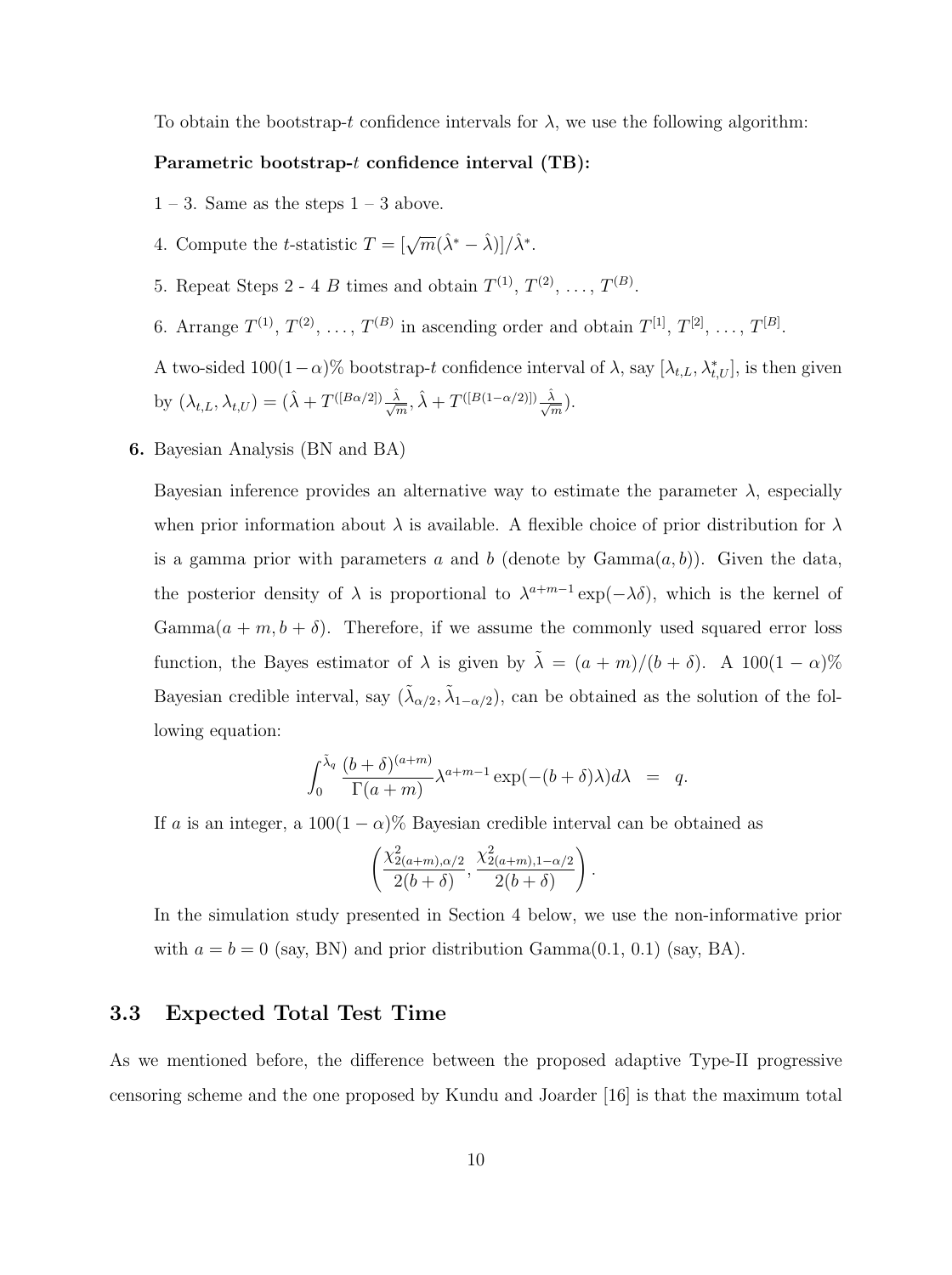test time is not fixed in advance. In practical applications, it is useful to have the average total test time for a particular life testing plan. When an adaptive Type-II progressive censoring scheme is used, one can obtain the expected total test time (ETT) by

$$
ETT = E(X_{m:m:n}) = \sum_{j=1}^{m} \Pr(J=j)E(X_{m:m:n}|J=j).
$$
 (4)

For exponential distribution, we can show that the probability mass function of the value J for a pre-fixed value of  $T$  is (see Appendix B)

$$
\Pr(J = j) = \Pr(X_{j:m:n} < T \le X_{j+1:m:n})
$$
\n
$$
= c_{j-1} \exp(-\gamma_{j+1}\lambda T) \sum_{i=1}^{j} \frac{a_{i,j}}{(\gamma_i - \gamma_{j+1})} \{1 - \exp[-(\gamma_i - \gamma_{j+1})\lambda T] \}, \tag{5}
$$

 $j = 0, 1, 2, \ldots, m$ , where  $\gamma_j$  and  $a_{i,j}$  are given in equations (2) and (3), respectively, and

$$
c_{j-1} = \prod_{i=1}^{j} \gamma_i, j = 1, 2, \dots, m, \text{ with } c_0 \equiv 1. \tag{6}
$$

Based on the memoryless property of exponential distribution and the properties of exponential order statistics, we can obtain the conditional expectation of  $X_{m:m:n}$  for  $j = 0, 1, \ldots, m-1$ as

$$
E(X_{m:m:n}|J=j) = T + E(Y_{r:s}) = T + \frac{1}{\lambda} \sum_{k=s-r+1}^{s} \frac{1}{k},
$$
\n(7)

where  $Y_{r:s}$  is the r-th order statistic from independently and identically distributed exponential random variables with mean  $1/\lambda$  and sample size  $s, s = n - j - \sum$ j  $\sum_{i=1}^{r} R_i$  and  $r = m - j$  (see, for example, David and Nagaraja [10]). For  $j = m$ , the conditional expectation of  $X_{m:m:n}$  is

$$
E(X_{m:m:n}|J=m) = \int_0^T \frac{x f_{X_{m:m:n}}(x)}{F_{X_{m:m:n}}(T)} dx
$$
  
= 
$$
\frac{c_{m-1} \sum_{i=1}^m \frac{a_{i,m}}{\gamma_i} \left[ \frac{1 - \exp(-\gamma_i \lambda T)}{\gamma_i \lambda} - T \exp(-\gamma_i \lambda T) \right]}{\Pr(J=m)}.
$$
 (8)

Some information on  $\lambda$  from past data or prior experience is typically available. Therefore, from equations (5), (7) and (8), we can approximate the expected test length provided that the values of n and m, the progressive censoring scheme  $(R_1, R_2, \ldots, R_m)$  and T are specified.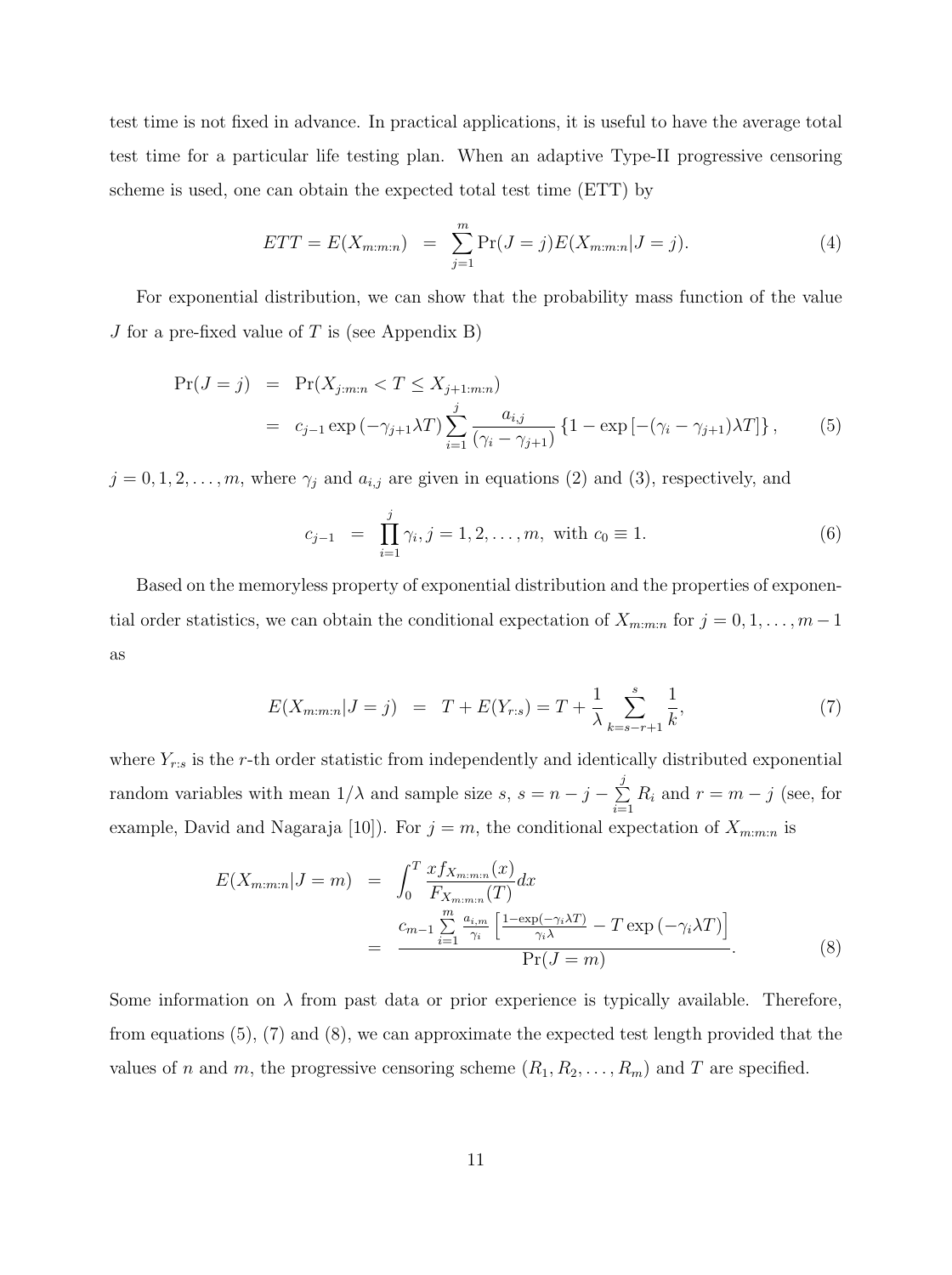## 4 Monte Carlo Simulation and Numerical Comparisons

We first describe the procedure to generate Type-II progressively censored data (from any distribution F) for given values of n, m, T and  $(R_1, R_2, \ldots, R_m)$ :

- 1. Generate an ordinary Type-II progressively censored sample  $X_{1:m:n}, X_{2:m:n}, \ldots, X_{m:m:n}$ with censoring scheme  $(R_1, R_2, \ldots, R_m)$  based on the method proposed in [6].
- 2. Determine the value of J, where  $X_{J:m:n} < T < X_{J+1:m:n}$ , and discard the sample  $X_{j+2:m:n}, \ldots, X_{m:m:n}.$
- 3. Generate the first  $m j 1$  order statistics from a truncated distribution  $f(x)/[1 F(x_{j+1:m:n})$  with sample size  $(n - \sum_{i=1}^{j} R_i - j - 1)$  as  $X_{j+2:m:n}, X_{j+3:m:n}, \ldots, X_{m:m:n}$ .

For the exponential distribution, a more convenient algorithm based on spacings of progressively censored exponential order statistics (Balakrishnan and Aggarwala [2], Section 3.3) can be used in place of Step 1 above.

#### 4.1 Comparison of two progressive censoring schemes

In this subsection, we compare the efficiency of the MLE based on the adaptive Type-II progressive censoring scheme with the hybrid censoring scheme proposed by Kundu and Joarder [16]. If the censoring scheme proposed in [16] is employed, the MLE is given by

$$
\hat{\lambda}_{KJ} = \begin{cases}\n\frac{J}{\sum\limits_{i=1}^{J} (R_i + 1)x_{i:m:n} + T\left(n - J - \sum\limits_{i=1}^{J} R_i\right)} & x_{m:m:n} > T, \\
\frac{m}{\sum\limits_{i=1}^{m} (R_i + 1)x_{i:m:n}} & x_{m:m:n} \le T.\n\end{cases}
$$

The expected total test time and expected number of failures based on the censoring scheme proposed in [16] can be computed respectively by

$$
ETT_{KJ} = \Pr(J=m)E(X_{m:m:n}|J=m) + [1 - \Pr(J=m)]T
$$
  
and 
$$
EM_{KJ} = \sum_{j=1}^{m} j \Pr(J=j).
$$

Monte Carlo simulation is used to compare the efficiency of the MLE from the two censoring schemes. Different values of n, m and T and three progressive censoring schemes for each setting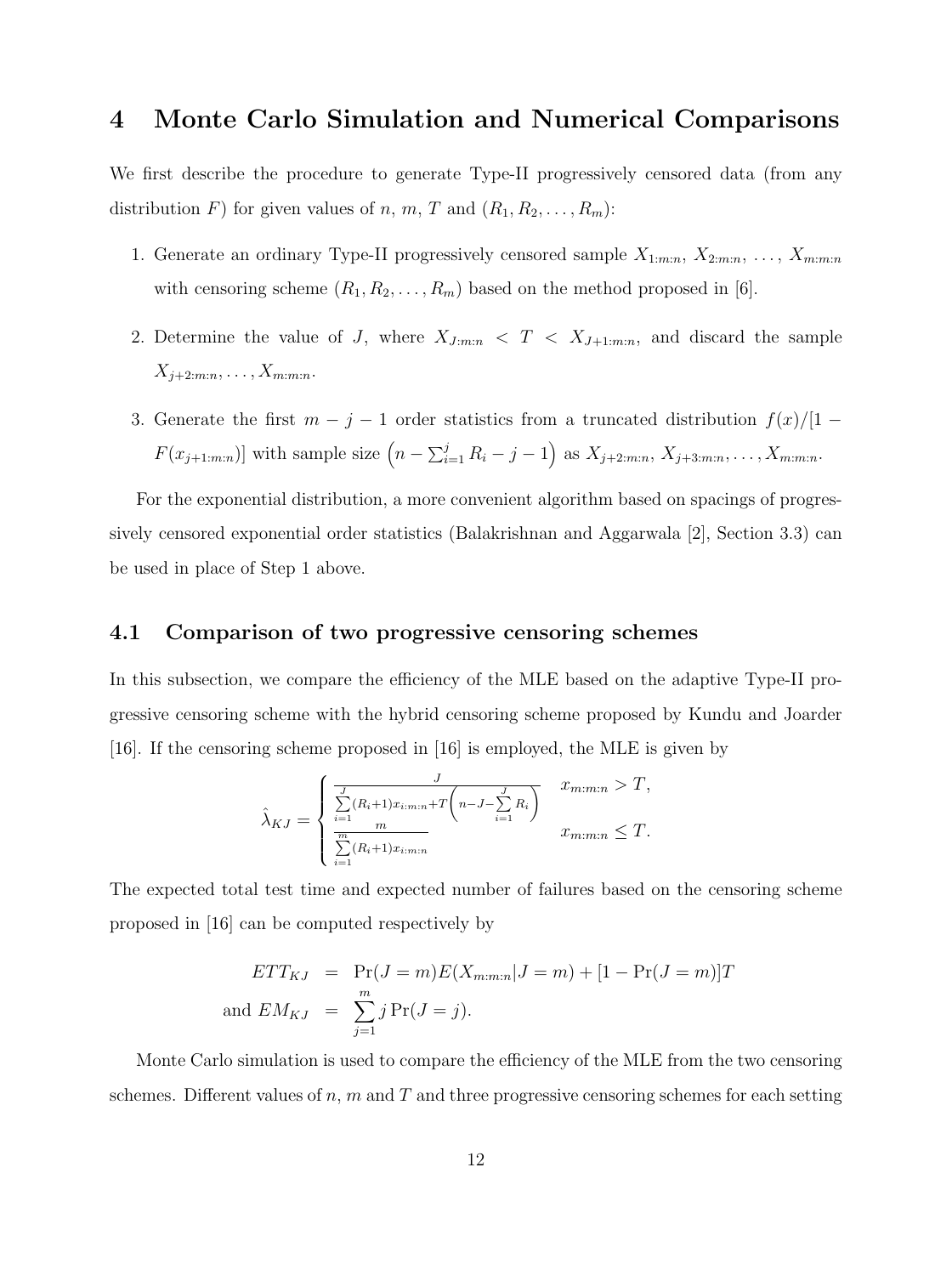are considered. For brevity, for example, the censoring scheme  $(0, 0, 1, 1, 1, 1, 0, 0, 0)$  is denoted by  $(0^*2, 1^*5, 0^*3)$ . Without loss of generality, we set  $\lambda = 1$ . The biases and mean squared errors (MSEs) for  $m = 5$  are estimated based on 10,000 simulations and they are reported in Table 1. We presented only the representative results for  $m = 5$  here due to space limitations, but the interested reader may obtain the simulation results for other sample sizes from the authors. For the sake of comparison, based on exact calculation, the expected total test time for both censoring schemes, the expected effective sample size for scheme proposed in [16] and the probability of getting no observations (i.e.  $Pr(J = 0)$ ) are also presented in Table 1.

From Table 1, we observed that the MLEs based on the adaptive Type-II progressive censoring schemes give larger biases but smaller MSEs compared to those based on the hybrid censoring scheme proposed in [16]. Although the proposed censoring scheme gives better performance in estimation in terms of MSE, the trade-off is a longer experimental time and a larger effective sample size. Therefore, the proposed censoring scheme will be useful to obtain a higher efficiency in parameter estimation when the length of the experiment is not a major concern.

In studying the effect of progressive censoring schemes on the efficiency of estimation, we observed that the MSEs are close for the three chosen censoring schemes for each set of  $n$ and m, however, the expected total test times can be very different for different progressive censoring schemes. For example, in Table 1,  $(n, m) = (50, 5)$  with  $T = 0.25$ , the MSEs for censoring schemes (0, 0, 0, 0, 45), (45, 0, 0, 0, 0) and (9, 9, 9, 9, 9) are 0.5931, 0.5705 and 0.5861 and their corresponding expected total test times are 0.1043, 2.1033 and 0.2255, respectively. This suggests that for a significant reduction in the testing time without sacrificing much in efficiency of estimation, one should use the conventional Type-II censoring scheme and avoid the use of censoring schemes with heavy censoring at the early stages of the experiment.

#### 4.2 Comparison of methods for confidence interval construction

In this subsection, Monte Carlo simulation was employed to investigate the performance of different confidence interval construction methods. Criteria appropriate to the evaluation of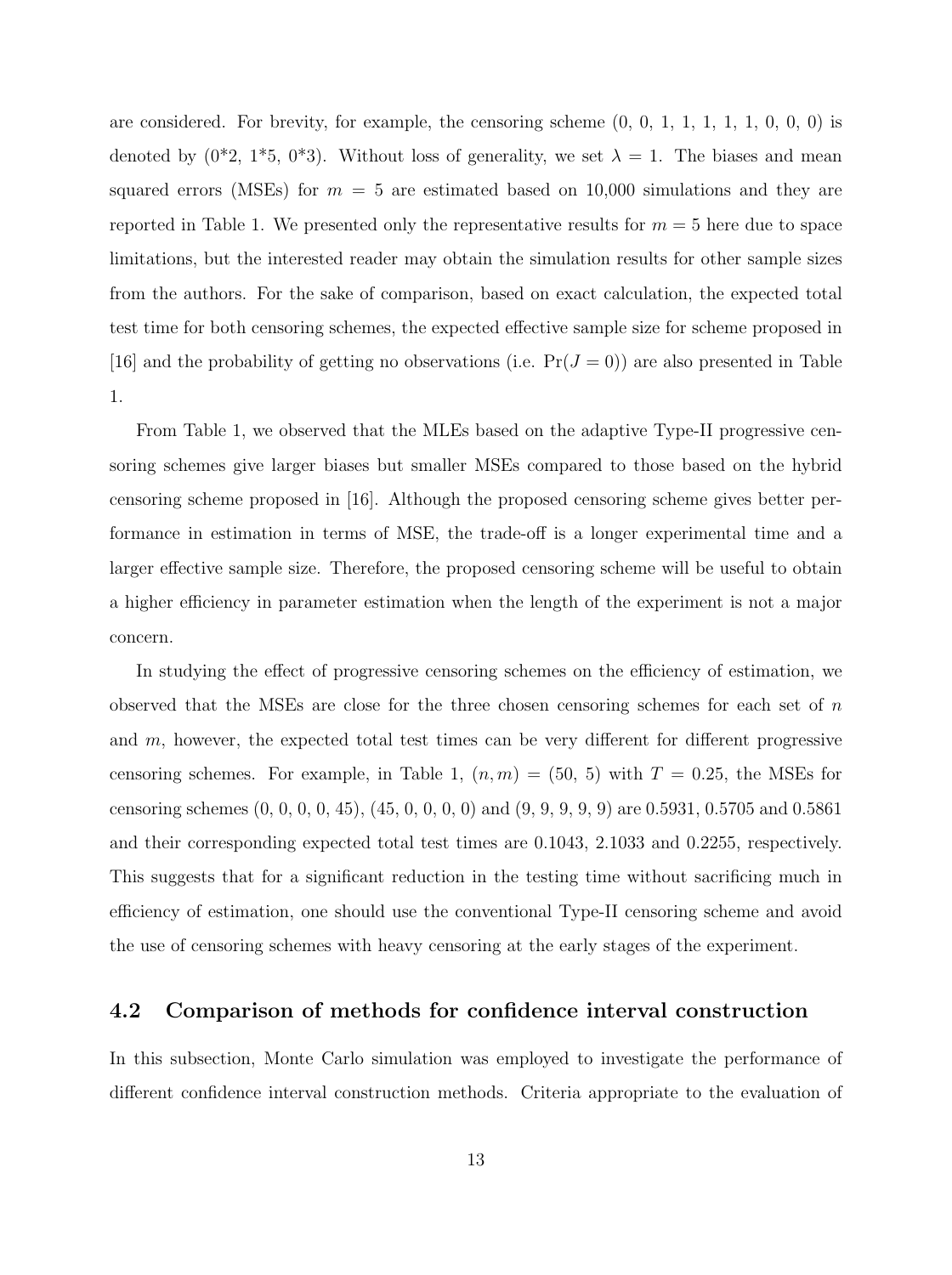Table 1: Biases and MSEs of the MLEs for different sample sizes and censoring schemes for  $m=5\,$ 

| (n, m)  | Scheme                    | Bias       | MSE    | ETT    | $Bias_{KJ}$ | $MSE_{KJ}$ | $ETT_{KJ}$ | $EM_{KJ}$ | $Pr(J=0)$ |  |
|---------|---------------------------|------------|--------|--------|-------------|------------|------------|-----------|-----------|--|
| (15, 5) |                           | $T = 0.25$ |        |        |             |            |            |           |           |  |
|         | (0, 0, 0, 0, 10)          | 0.2536     | 0.6210 | 0.3916 | 0.1507      | 0.6765     | 0.2360     | 3.1848    | 0.0235    |  |
|         | (10, 0, 0, 0, 0)          | 0.2336     | 0.5365 | 2.1109 | 0.2855      | 1.0113     | 0.2499     | 1.6455    | 0.0235    |  |
|         | (2, 2, 2, 2, 2)           | 0.2501     | 0.5690 | 0.6023 | 0.1882      | 0.6634     | 0.2478     | 2.6382    | 0.0235    |  |
|         | $T = 0.50$                |            |        |        |             |            |            |           |           |  |
|         | (0, 0, 0, 0, 10)          | 0.2455     | 0.6442 | 0.3893 | 0.2217      | 0.6664     | 0.3570     | 4.6313    | 0.0006    |  |
|         | (10, 0, 0, 0, 0)          | 0.2477     | 0.5357 | 2.1491 | 0.1934      | 0.6936     | 0.4983     | 2.4002    | 0.0006    |  |
|         | (2, 2, 2, 2, 2)           | 0.2619     | 0.6070 | 0.7113 | 0.2084      | 0.6282     | 0.4609     | 3.8843    | 0.0006    |  |
|         | $T = 1.00$                |            |        |        |             |            |            |           |           |  |
|         | (0, 0, 0, 0, 10)          | $0.2513\,$ | 0.5788 | 0.3893 | 0.2509      | 0.5793     | 0.3888     | 4.9946    | 0.0000    |  |
|         | (10, 0, 0, 0, 0)          | 0.2615     | 0.6118 | 2.1500 | 0.2007      | 0.6479     | 0.9651     | 3.4234    | 0.0000    |  |
|         | (2, 2, 2, 2, 2)           | 0.2451     | 0.5573 | 0.7580 | 0.2304      | 0.5669     | 0.6821     | 4.7511    | 0.0000    |  |
| (25, 5) | $T=0.25\,$                |            |        |        |             |            |            |           |           |  |
|         | (0, 0, 0, 0, 20)          | 0.2480     | 0.5924 | 0.2183 | 0.2094      | 0.6264     | 0.1919     | 4.4330    | 0.0019    |  |
|         | (20, 0, 0, 0, 0)          | 0.2389     | 0.5366 | 2.1198 | 0.2561      | 0.9535     | 0.2499     | 1.7534    | 0.0019    |  |
|         | (4, 4, 4, 4, 4)           | 0.2436     | 0.5457 | 0.4068 | 0.1837      | 0.5803     | 0.2382     | 3.5675    | 0.0019    |  |
|         | $T = 0.50$                |            |        |        |             |            |            |           |           |  |
|         | (0, 0, 0, 0, 20)          | 0.2526     | 0.5577 | 0.2182 | 0.2518      | 0.5588     | 0.2175     | 4.9853    | 0.0000    |  |
|         | (20, 0, 0, 0, 0)          | 0.2448     | 0.6059 | 2.1233 | 0.1911      | 0.7457     | 0.4979     | 2.4728    | 0.0000    |  |
|         | (4, 4, 4, 4, 4)           | 0.2472     | 0.6198 | 0.4513 | 0.2231      | 0.6328     | 0.3810     | 4.5896    | 0.0000    |  |
|         |                           |            |        |        | $T = 1.00$  |            |            |           |           |  |
|         | (0, 0, 0, 0, 20)          | 0.2496     | 0.5793 | 0.2182 | 0.2496      | 0.5793     | 0.2182     | 5.0000    | 0.0000    |  |
|         | (20, 0, 0, 0, 0)          | 0.2584     | 0.5938 | 2.1233 | 0.2009      | 0.6297     | 0.9618     | 3.4672    | 0.0000    |  |
|         | (4, 4, 4, 4, 4)           | 0.2544     | 0.5877 | 0.4566 | 0.2524      | 0.5897     | 0.4500     | 4.9663    | 0.0000    |  |
| (50, 5) | $T = 0.25$                |            |        |        |             |            |            |           |           |  |
|         | (0, 0, 0, 0, 45)          | 0.2469     | 0.5931 | 0.1043 | 0.2463      | 0.5939     | 0.1040     | 4.9897    | 0.0000    |  |
|         | (45, 0, 0, 0, 0)          | 0.2593     | 0.5705 | 2.1033 | 0.2964      | 1.0349     | 0.2499     | 1.8212    | 0.0000    |  |
|         | (9, 9, 9, 9, 9)           | 0.2545     | 0.5861 | 0.2255 | 0.2318      | 0.5984     | 0.1905     | 4.5896    | 0.0000    |  |
|         | $T = 0.50$                |            |        |        |             |            |            |           |           |  |
|         | (0, 0, 0, 0, 45)          | 0.2497     | 0.5724 | 0.1043 | 0.2497      | 0.5724     | 0.1043     | 5.0000    | 0.0000    |  |
|         | $(45, 0, 0, 0, 0)$ 0.2511 |            | 0.5645 | 2.1033 | 0.1999      | 0.7010     | 0.4976     | 2.5244    | 0.0000    |  |
|         | (9, 9, 9, 9, 9)           | 0.2440     | 0.5437 | 0.2283 | 0.2417      | 0.5459     | 0.2250     | 4.9663    | 0.0000    |  |
|         | $T = 1.00$                |            |        |        |             |            |            |           |           |  |
|         | (0, 0, 0, 0, 45)          | 0.2464     | 0.5307 | 0.1043 | 0.2464      | 0.5307     | 0.1043     | 5.0000    | 0.0000    |  |
|         | (45, 0, 0, 0, 0)          | 0.2419     | 0.5590 | 2.1033 | 0.1820      | 0.5919     | 0.9591     | 3.4985    | 0.0000    |  |
|         | (9, 9, 9, 9, 9)           | 0.2560     | 0.6227 | 0.2283 | 0.2560      | 0.6227     | 0.2283     | 4.9998    | 0.0000    |  |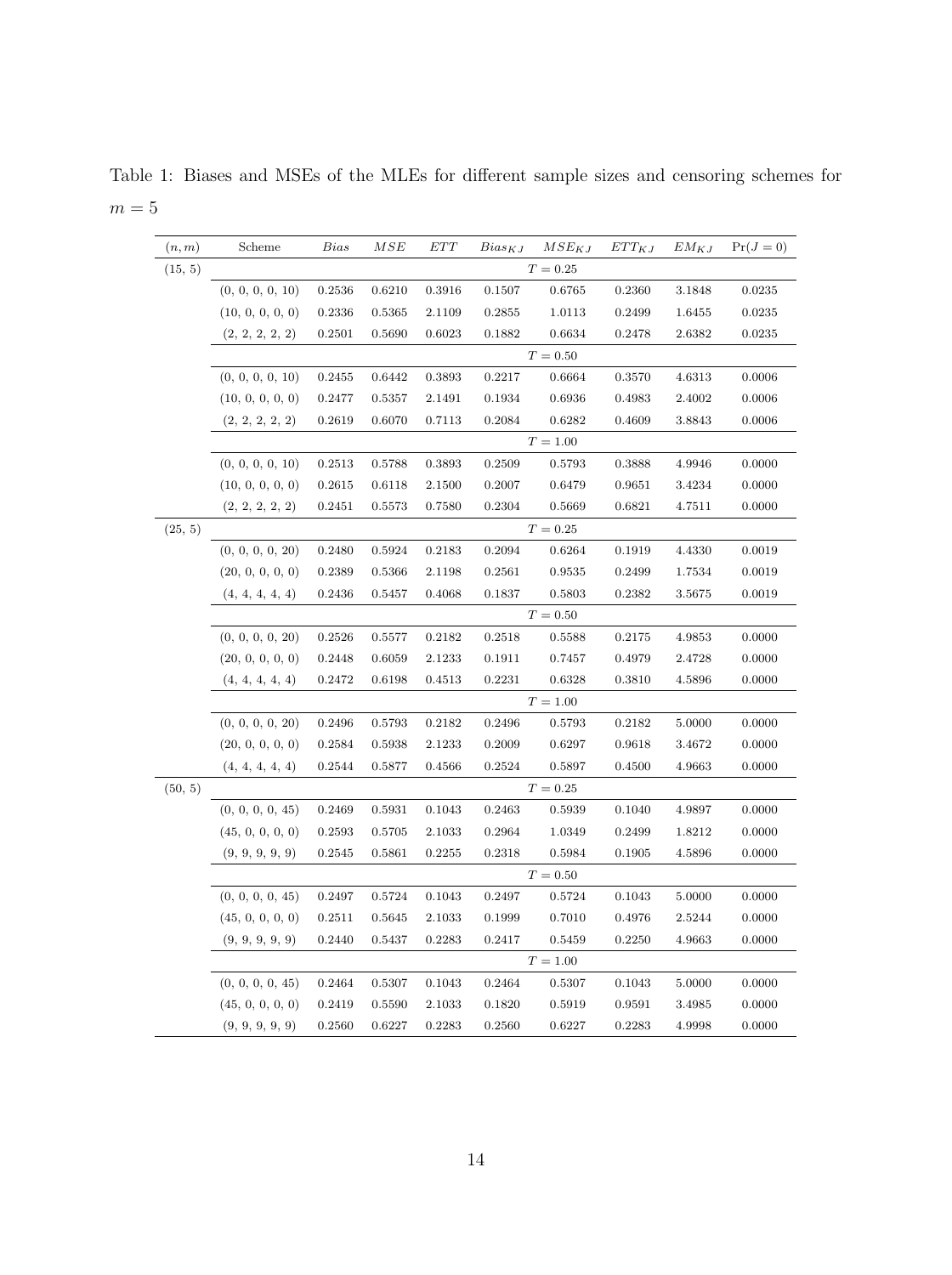the various methods under scrutiny include: closeness of the coverage probability to its nominal value and expected interval width. For each simulated sample under a particular setting, we computed 95% confidence intervals and checked whether the true value lay within the interval and recorded the length of the confidence interval. This procedure was repeated 10,000 times. The estimated coverage probability was computed as the number of confidence intervals that covered the true values divided by 10,000 while the estimated expected width of the confidence interval was computed as the sum of the lengths for all intervals divided by 10,000. The coverage probabilities and the expected widths for different sample sizes, censoring schemes and  $T = 0.25, 0.5$  and 1.0 are presented in Tables 2 and 3. We presented only the representative results here due to space limitations, but the interested reader may obtain the simulation results for other sample sizes from the authors.

When comparing in terms of coverage probabilities, EX, NA, LR, PB, BN and BA maintain the coverage probabilities close to or above the nominal level in all the situations considered here. We observed that the exact confidence interval (EX) has coverage probabilities always above the nominal level, however, its expected width is the largest among all the interval estimation procedures considered here. Among these methods, BA has the shortest expected widths followed by BN. On the other hand, we observed that the TB method produces the shortest expected width among all the methods but its coverage probabilities may not be maintained at the nominal level in some situations.

For the Bayesian credible interval, we tried different prior distributions with different values of a and b and found that a prior distribution with correct information (for example,  $a = 1$ ,  $b = 1$  have  $E(\lambda) = 1$  is the true value) about the true value of  $\lambda$  improves the performance of the Bayesian credible interval compared to the one using non-informative prior  $(a = b = 0)$  (BN), however, a prior distribution not matched with the true value of  $\lambda$  (for example,  $a = 2, b = 4$ ) degrades the performance of the Bayesian credible interval. We presented here the results for prior distributions with  $a = b = 0$  and  $a = b = 0.1$  for illustrative purposes.

In terms of computational effort, the normal approximation confidence interval (NA) and the Bayesian credible intervals (BN and BA) can be easily computed with hand calculator and statistical tables while computer programs are required for the other confidence intervals.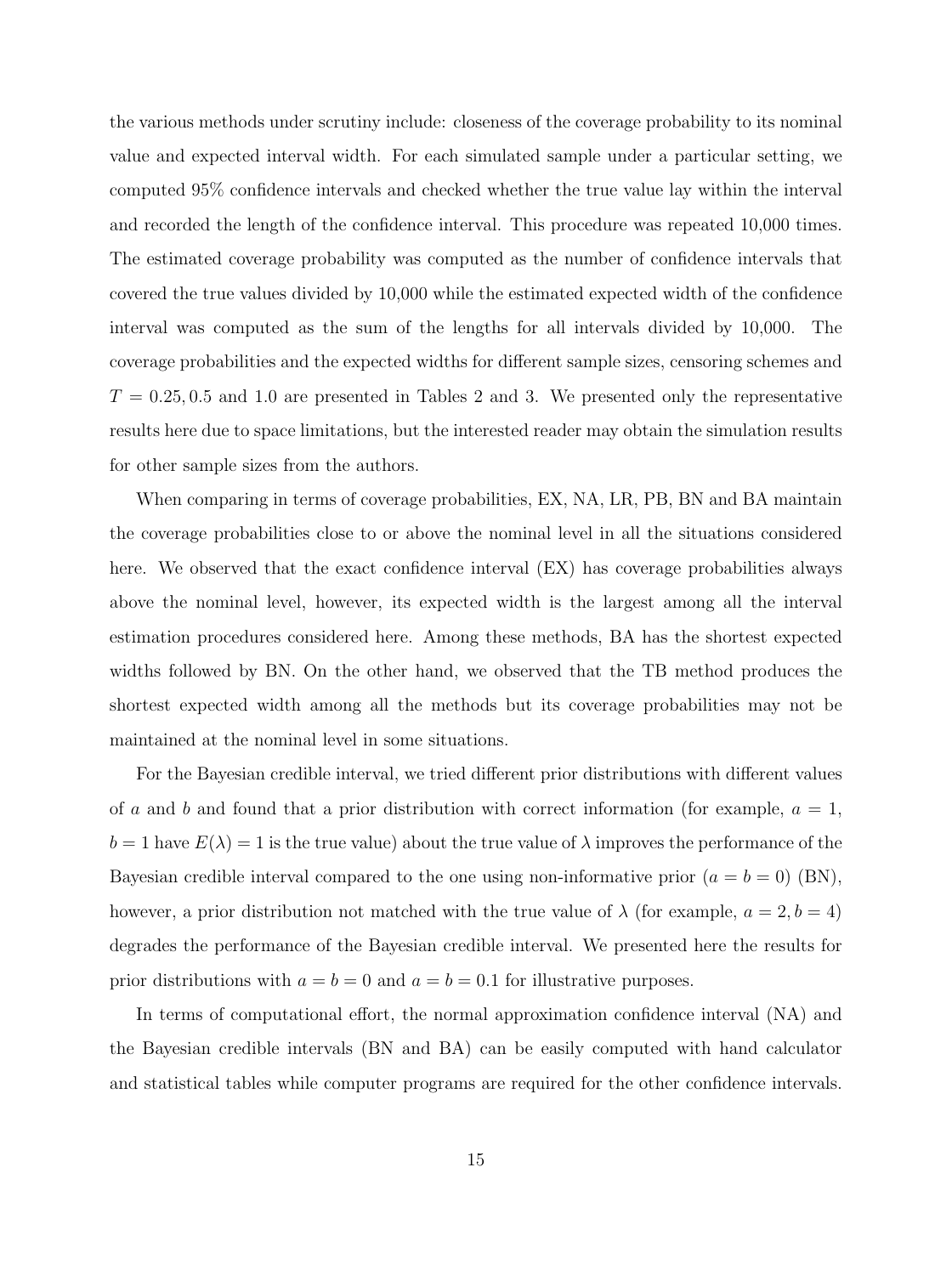Table 2: Coverage probabilities and expected width of 95% confidence intervals based on different methods for  $\left(n,m\right)=\left(15,5\right)$  and  $\left(25,\,5\right)$ 

|         |                  |          | $T = 0.25$     |                | $T=0.5\,$ |        | $T = 1.00$     |        |
|---------|------------------|----------|----------------|----------------|-----------|--------|----------------|--------|
| (n, m)  | Scheme           | Method   | Coverage       | Length         | Coverage  | Length | Coverage       | Length |
| (15, 5) | (0, 0, 0, 0, 10) | EX       | 97.70          | 5.097          | 95.55     | 3.009  | 95.03          | 2.093  |
|         |                  | ΝA       | 95.72          | 2.147          | 95.67     | 2.136  | 95.44          | 2.153  |
|         |                  | NL       | 93.25          | 2.092          | 93.31     | 2.087  | 93.11          | 2.081  |
|         |                  | LR       | 94.83          | 1.998          | 94.62     | 1.982  | 94.59          | 1.984  |
|         |                  | PВ       | 99.54          | 2.549          | 95.00     | 2.388  | 94.90          | 2.399  |
|         |                  | TВ       | 88.65          | 1.262          | 88.30     | 1.218  | 87.47          | 1.193  |
|         |                  | ΒN       | 95.22          | 1.970          | 95.01     | 1.956  | 94.96          | 1.961  |
|         |                  | ΒA       | 95.30          | 1.966          | 95.05     | 1.951  | 95.00          | 1.956  |
|         | (10, 0, 0, 0, 0) | EX       | 95.41          | 2.509          | 96.48     | 2.891  | 95.94          | 3.004  |
|         |                  | NA       | 95.69          | 2.123          | 95.94     | 2.152  | 95.66          | 2.167  |
|         |                  | NL       | 93.75          | 2.086          | 93.35     | 2.093  | 92.98          | 2.088  |
|         |                  | LR       | 94.94          | 1.972          | 94.82     | 1.993  | 94.41          | 1.988  |
|         |                  | PВ       | 100.00         | 2.684          | 100.00    | 2.677  | 99.49          | 2.599  |
|         |                  | TB       | 93.85          | 1.466          | 92.44     | 1.384  | 89.33          | 1.273  |
|         |                  | BN       | 95.17          | 1.944          | 95.12     | 1.969  | 94.97          | 1.971  |
|         |                  | ΒA       | 95.20          | 1.938          | 95.15     | 1.963  | 95.05          | 1.967  |
|         | (2, 2, 2, 2, 2)  | ΕX       | 95.20          | 3.355          | 97.31     | 2.979  | 95.86          | 2.357  |
|         |                  | ΝA       | 95.91          | 2.154          | 95.50     | 2.163  | 95.67          | 2.142  |
|         |                  | NL       | 93.37          | 2.094          | 92.86     | 2.091  | 93.12          | 2.080  |
|         |                  | $_{LR}$  | 94.58          | 1.979          | 94.26     | 1.991  | 94.42          | 1.977  |
|         |                  | PВ       | 99.98          | 2.646          | 98.20     | 2.510  | 94.85          | 2.406  |
|         |                  | TВ       | 91.38          | 1.338          | 88.00     | 1.243  | 87.61          | 1.198  |
|         |                  | ΒN       | 95.05          | 1.954          | 94.74     | 1.972  | 94.75          | 1.948  |
|         |                  | ΒA       | 95.08          | 1.949          | 94.81     | 1.968  | 94.78          | 1.943  |
| (25, 5) | (0, 0, 0, 0, 20) | ΕX       | 96.91          | 3.486          | 95.70     | 2.101  | 95.52          | 2.039  |
|         |                  | NA       | 95.37          | 2.139          | 95.60     | 2.159  | 95.56          | 2.146  |
|         |                  | NL       | 93.16          | 2.075          | 92.78     | 2.077  | 93.32          | 2.095  |
|         |                  | LR       | 94.33          | 1.968          | 94.49     | 1.987  | 94.75          | 1.991  |
|         |                  | PВ       | 94.61          | 2.387          | 94.91     | 2.395  | 95.02          | 2.423  |
|         |                  | TВ       | 87.65          | 1.215          | 87.09     | 1.189  | 87.53          | 1.187  |
|         |                  | ΒN       | 94.67          | 1.945          | 94.99     | 1.967  | 95.00          | 1.961  |
|         |                  | ΒA       | 94.70          | 1.940          | 95.08     | 1.964  | 95.05          | 1.955  |
|         | (20, 0, 0, 0, 0) | EX       | 95.28          | 2.450          | 96.24     | 2.759  | 95.40          | 2.931  |
|         |                  | ΝA       | 95.46          | 2.130          | 95.33     | 2.131  | 95.86          | 2.160  |
|         |                  | NL       | 93.39          | 2.081          | 93.23     | 2.066  | 93.40          | 2.100  |
|         |                  | LR       | 94.69          | 1.978          | 94.41     | 1.966  | 94.74          | 1.995  |
|         |                  | PВ       | 100.00         | 2.689          | 99.99     | 2.716  | 99.52          | 2.590  |
|         |                  | TB       | 93.57          | 1.458          | 91.84     | 1.362  | 89.64          | 1.283  |
|         |                  | ΒN       | 95.11          | 1.957          | 94.64     | 1.933  | 95.14          | 1.972  |
|         |                  | ΒA       |                |                | 94.69     | 1.928  |                | 1.969  |
|         |                  |          | 95.19          | 1.953<br>3.344 |           | 2.629  | 95.22          |        |
|         | (4, 4, 4, 4, 4)  | EХ<br>ΝA | 96.78<br>95.70 |                | 96.02     |        | 95.11<br>95.25 | 2.147  |
|         |                  |          |                | 2.140          | 95.63     | 2.135  |                | 2.151  |
|         |                  | NL       | 93.44          | 2.087          | 93.63     | 2.091  | 93.08          | 2.087  |
|         |                  | $_{LR}$  | 94.42          | 1.971          | 94.74     | 1.981  | 94.34          | 1.987  |
|         |                  | PB       | 99.16          | 2.570          | 95.71     | 2.434  | 94.53          | 2.383  |
|         |                  | TB       | 89.30          | 1.272          | 88.23     | 1.215  | 87.14          | 1.195  |
|         |                  | ΒN       | 94.94          | 1.949          | 95.09     | 1.951  | 94.56          | 1.958  |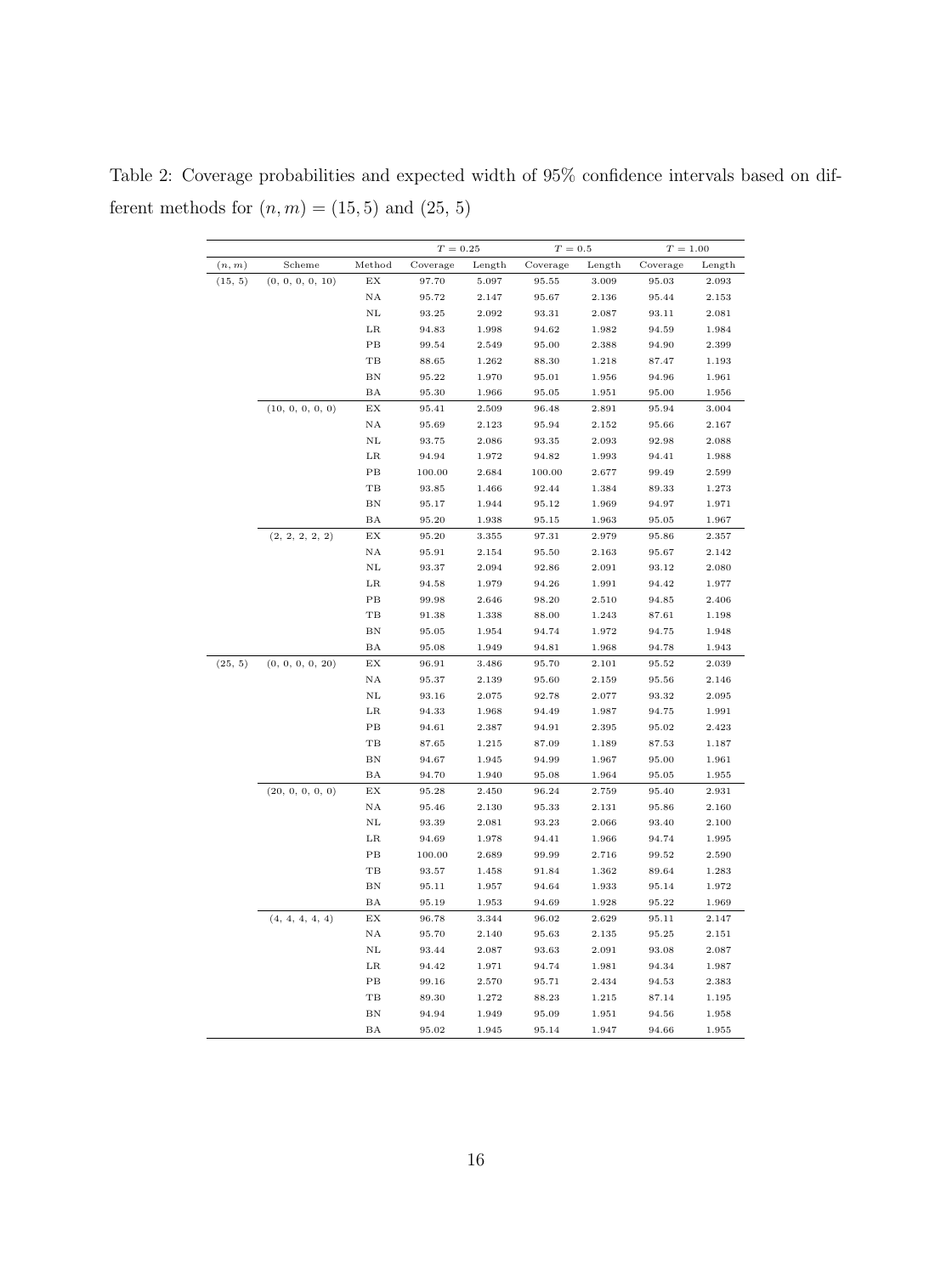Table 3: Coverage probabilities and expected width of 95% confidence intervals based on different methods for  $(n, m) = (15, 10)$  and  $(25, 10)$ 

|          |                   |                            | $T = 0.25$ |        | $T=0.5$  |        | $T = 1.00$ |        |
|----------|-------------------|----------------------------|------------|--------|----------|--------|------------|--------|
| (n, m)   | Scheme            | Method                     | Coverage   | Length | Coverage | Length | Coverage   | Length |
| (15, 10) | $(0*9, 5)$        | EX                         | 95.60      | 2.128  | 96.29    | 2.250  | 96.80      | 2.329  |
|          |                   | ΝA                         | 95.52      | 1.328  | 95.85    | 1.335  | 95.87      | 1.330  |
|          |                   | NL                         | 93.96      | 1.319  | 93.79    | 1.314  | 94.38      | 1.324  |
|          |                   | LR                         | 94.69      | 1.283  | 94.62    | 1.279  | 95.20      | 1.289  |
|          |                   | PB                         | 100.00     | 1.548  | 99.91    | 1.522  | 96.15      | 1.413  |
|          |                   | TB                         | 97.42      | 1.191  | 94.85    | 1.102  | 92.08      | 1.021  |
|          |                   | ΒN                         | 94.95      | 1.273  | 94.93    | 1.271  | 95.43      | 1.280  |
|          |                   | ΒA                         | 94.98      | 1.271  | 95.01    | 1.271  | 95.49      | 1.279  |
|          | $(5, 0^*9)$       | $\mathop{\rm EX}\nolimits$ | 95.56      | 1.547  | 96.39    | 1.650  | 96.00      | 1.871  |
|          |                   | NA                         | 95.53      | 1.332  | 95.56    | 1.326  | 95.27      | 1.323  |
|          |                   | NL                         | 93.90      | 1.319  | 94.26    | 1.320  | 94.06      | 1.316  |
|          |                   | $_{\rm LR}$                | 94.90      | 1.288  | 95.00    | 1.284  | 94.57      | 1.278  |
|          |                   | PB                         | 100.00     | 1.506  | 100.00   | 1.530  | 99.70      | 1.522  |
|          |                   | TB                         | 97.75      | 1.224  | 97.03    | 1.164  | 94.57      | 1.087  |
|          |                   | ΒN                         | 95.19      | 1.280  | 95.25    | 1.274  | 94.82      | 1.269  |
|          |                   | ΒA                         | 95.20      | 1.279  | 95.31    | 1.274  | 94.87      | 1.269  |
|          | $(0*2, 1*5, 0*3)$ | EX                         | 96.22      | 1.714  | 96.00    | 1.963  | 96.02      | 1.959  |
|          |                   | NA                         | 95.46      | 1.328  | 95.48    | 1.328  | 95.54      | 1.325  |
|          |                   | $\rm NL$                   | 94.23      | 1.323  | 94.06    | 1.320  | 94.29      | 1.320  |
|          |                   | $_{LR}$                    | 95.05      | 1.289  | 94.70    | 1.280  | 94.94      | 1.282  |
|          |                   | PB                         | 100.00     | 1.514  | 99.98    | 1.519  | 99.07      | 1.502  |
|          |                   | TB                         | 97.52      | 1.198  | 95.51    | 1.124  | 93.89      | 1.065  |
|          |                   | ΒN                         | 95.34      | 1.280  | 95.06    | 1.273  | 95.07      | 1.272  |
|          |                   | ΒA                         | 95.37      | 1.279  | 95.07    | 1.271  | 95.08      | 1.271  |
| (25, 10) | $(0*9, 15)$       | EX                         | 98.10      | 2.708  | 96.80    | 2.374  | 94.37      | 1.350  |
|          |                   | ΝA                         | 95.44      | 1.322  | 95.71    | 1.336  | 95.23      | 1.322  |
|          |                   | NL                         | 94.03      | 1.313  | 94.02    | 1.324  | 94.08      | 1.319  |
|          |                   | LR                         | 94.91      | 1.281  | 94.97    | 1.293  | 94.55      | 1.279  |
|          |                   | $_{\rm PB}$                | 99.93      | 1.536  | 95.59    | 1.396  | 94.62      | 1.398  |
|          |                   | $_{\rm TB}$                | 95.40      | 1.105  | 91.50    | 1.017  | 91.54      | 0.999  |
|          |                   | ΒN                         | 95.03      | 1.270  | 95.25    | 1.283  | 94.82      | 1.270  |
|          |                   | ΒA                         | 95.04      | 1.269  | 95.29    | 1.282  | 94.84      | 1.269  |
|          | $(15, 0*9)$       | $\mathop{\rm EX}\nolimits$ | 97.98      | 1.589  | 97.00    | 1.737  | 97.10      | 1.905  |
|          |                   | NA                         | 95.76      | 1.325  | 95.78    | 1.334  | 95.49      | 1.322  |
|          |                   | $_{\rm NL}$                | 94.72      | 1.328  | 93.78    | 1.316  | 94.07      | 1.313  |
|          |                   | $_{\rm LR}$                | 95.31      | 1.288  | 94.67    | 1.282  | 94.78      | 1.276  |
|          |                   | PB                         | 100.00     | 1.510  | 100.00   | 1.525  | 99.70      | 1.524  |
|          |                   | TB                         | 97.88      | 1.218  | 96.62    | 1.161  | 94.39      | 1.082  |
|          |                   | BN                         | 95.30      | 1.273  | 95.07    | 1.276  | 94.86      | 1.264  |
|          |                   | ΒA                         | 95.33      | 1.272  | 95.12    | 1.275  | 94.90      | 1.263  |
|          | $(1*5, 2*5)$      | EX                         | 95.01      | 2.039  | 94.00    | 2.066  | 95.12      | 1.681  |
|          |                   | NA                         | 94.97      | 1.326  | 95.66    | 1.328  | 95.89      | 1.341  |
|          |                   | $_{\rm NL}$                | 93.94      | 1.319  | 94.16    | 1.318  | 93.71      | 1.317  |
|          |                   | $_{LR}$                    | 94.51      | 1.282  | 95.04    | 1.289  | 94.85      | 1.290  |
|          |                   | PB                         | 99.98      | 1.540  | 98.90    | 1.487  | 95.83      | 1.409  |
|          |                   | TB                         | 95.95      | 1.136  | 93.38    | 1.058  | 91.20      | 1.008  |
|          |                   | ΒN                         | 94.64      | 1.273  | 95.24    | 1.277  | 95.11      | 1.281  |
|          |                   | ΒA                         | 94.67      | 1.271  | 95.24    | 1.275  | 95.15      | 1.279  |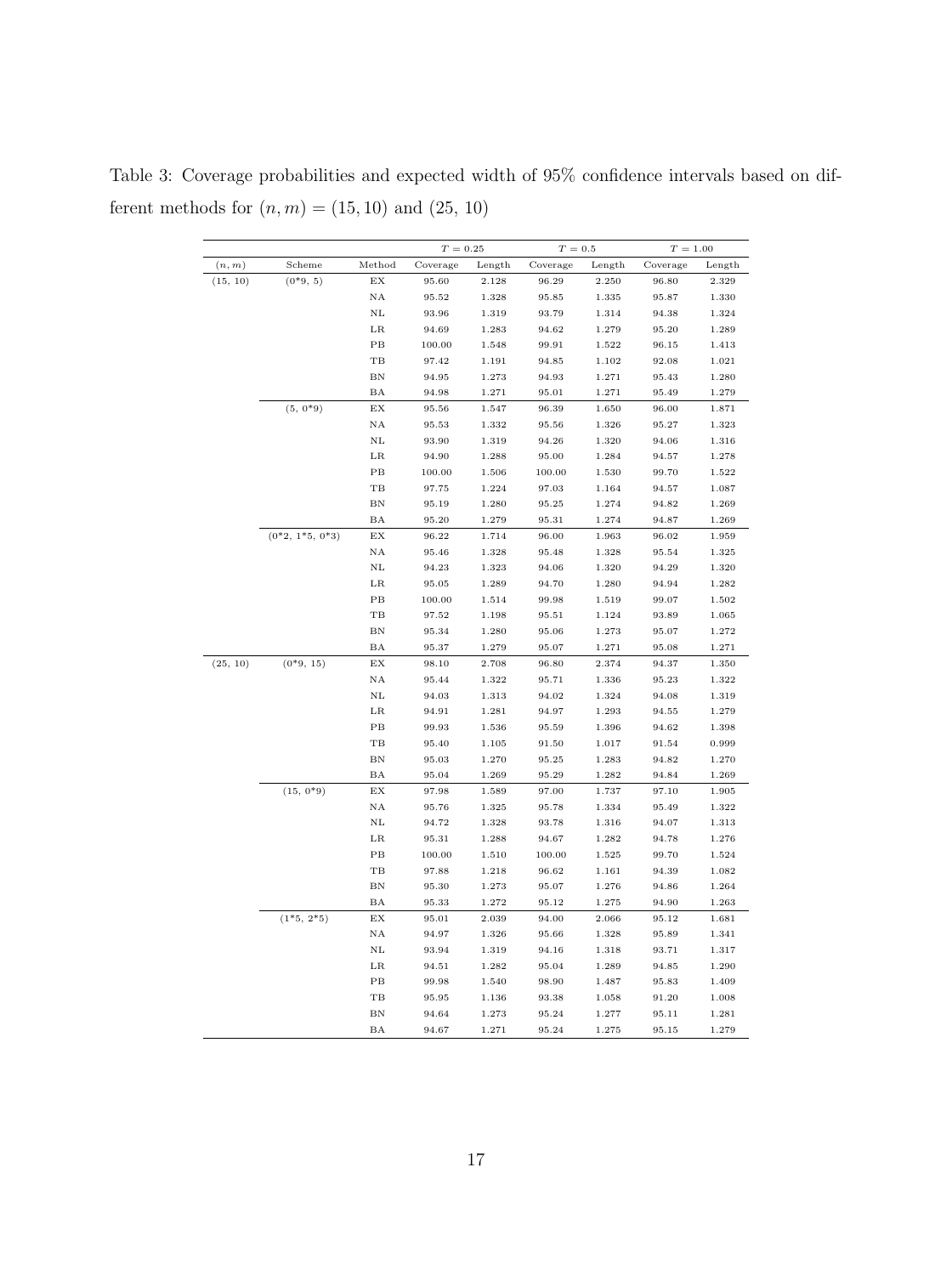In particular, the exact confidence interval (EX) is not recommended in practice, due to its computational complexity.

For interval estimation, overall, the Bayesian credible interval provides a good balance between the coverage probabilities as well as the expected widths. Therefore, we would recommend to use the Bayesian credible interval with non-informative prior in general if no prior information about the parameter is available, otherwise, the Bayesian credible interval with informative prior should be used when reliable prior information about the parameter is available. However, if one wants to guarantee the coverage probability achieves the nominal level and the width of the confidence interval and complexity of computation are not the major concerns, then the exact confidence interval (EX) should be used.

## 5 Concluding Remarks

In this paper, we proposed an adaptive Type-II progressive censoring scheme and discussed the statistical inference based on exponential lifetime data. We compared different statistical inference procedures and the performance of the MLE with the hybrid censoring scheme proposed by [16].

Based on our results, the Bayesian posterior mean for point estimation and Bayesian credible interval are recommended when reliable prior information about the unknown parameter is available, otherwise, MLE for point estimation and Bayesian credible interval with noninformative prior for interval estimation should be used in general.

From this study, once again, we can see that experimenter needs to compromise between (i) minimizing the total test time; (ii) saving experimental units; and (iii) estimating efficiently, and there is always a trade-off between these three concerns. The computation formulae and results provided in this paper give a guideline on planning an experiment to compromise these three concerns. Further investigation on obtaining optimal experimental designs for given values of ideal total test time  $(T)$ , number of units available for test  $(n)$  and the number of failures allowed for the experiment  $(m)$  would be of interest in experimental planning.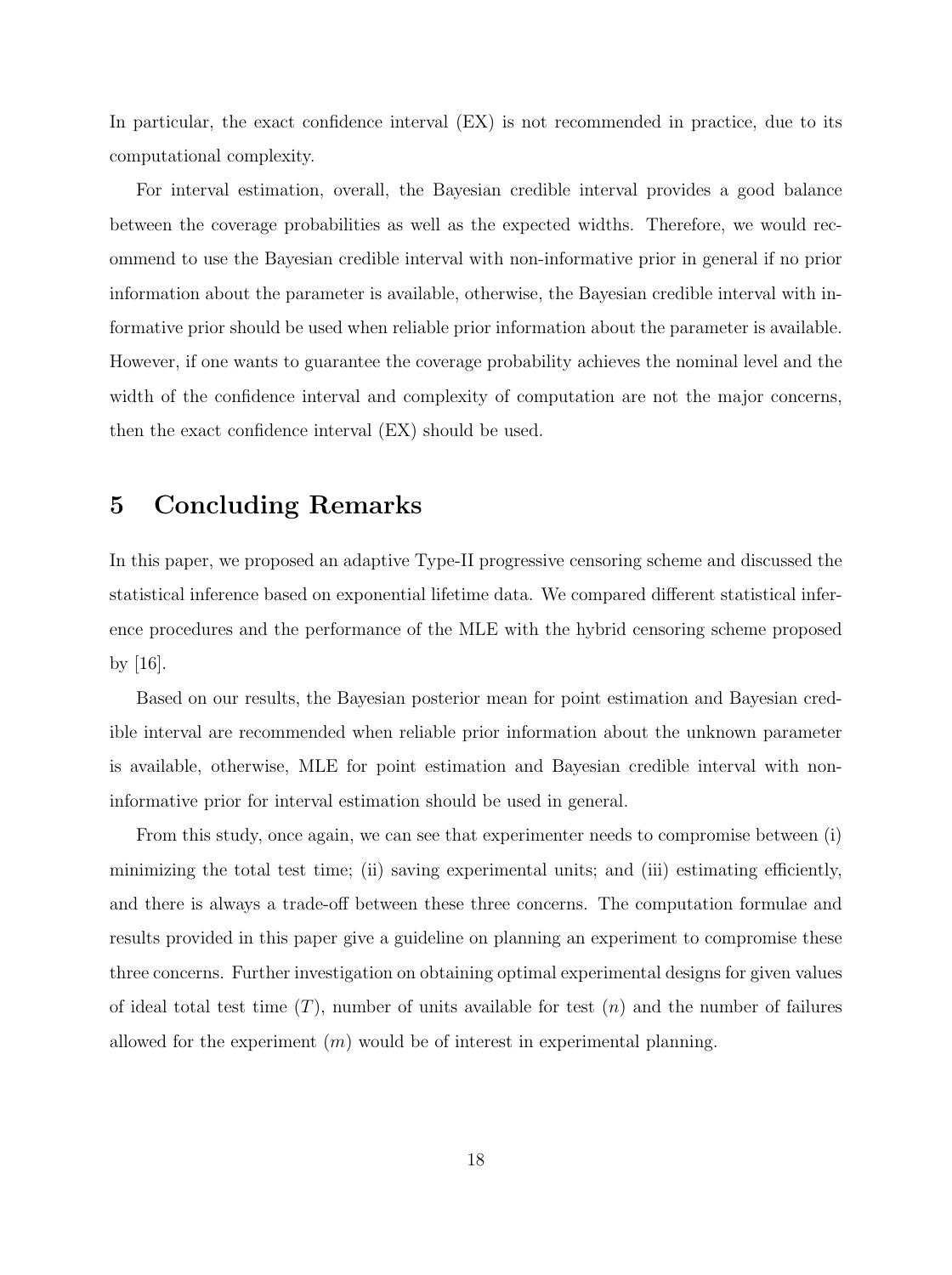## Acknowledgment

The authors thank the editor-in-chief, Professor Awi Federgruen, the past editor-in-chief, Professor Barry Nelson, the associate editor and two referees for their critical comments and helpful suggestions which led to a considerable improvement in the contents as well as the presentation of this manuscript. The authors would also like to thank Professors N. Balakrishnan and G. Iliopoulos for their suggestions. H. K. T. Ng and P. S. Chan are supported by The Research Grants Council of Hong Kong Earmarked Grant (project number 2150567). D. Kundu is supported by a grant from the Department of Science and Technology, Government of India.

## References

- [1] Balakrishnan, N., Progressive censoring methodology: an appraisal, Test 16 (2007), 211– 296 (with discussion).
- [2] Balakrishnan, N. and Aggarwala, R., Progressive censoring: theory, methods and applications, Birkhäuser: Boston, MA, 2000.
- [3] Balakrishnan, N. and Basu, A. P., The exponential distribution: theory, methods and applications, Gordon and Breach: Langhorne, PA, 1995.
- [4] Balakrishnan, N. and Iliopoulos, G., Stochastic monotonicity of the MLE of exponential mean under different censoring schemes, to appear in Annals of the Institute of Statistical Mathematics  $(2009)$ .
- [5] Balakrishnan, N., Kundu, D., Ng, H. K. T. and Kannan, N., Point and interval estimation for a simple step-stress model with Type-II censoring, Journal of Quality Technology 39  $(2007), 35-47.$
- [6] Balakrishnan, N. and Sandhu, R. A., A simple simulational algorithm for generating progressive Type-II censored samples, The American Statistician 49 (1995), 229–230.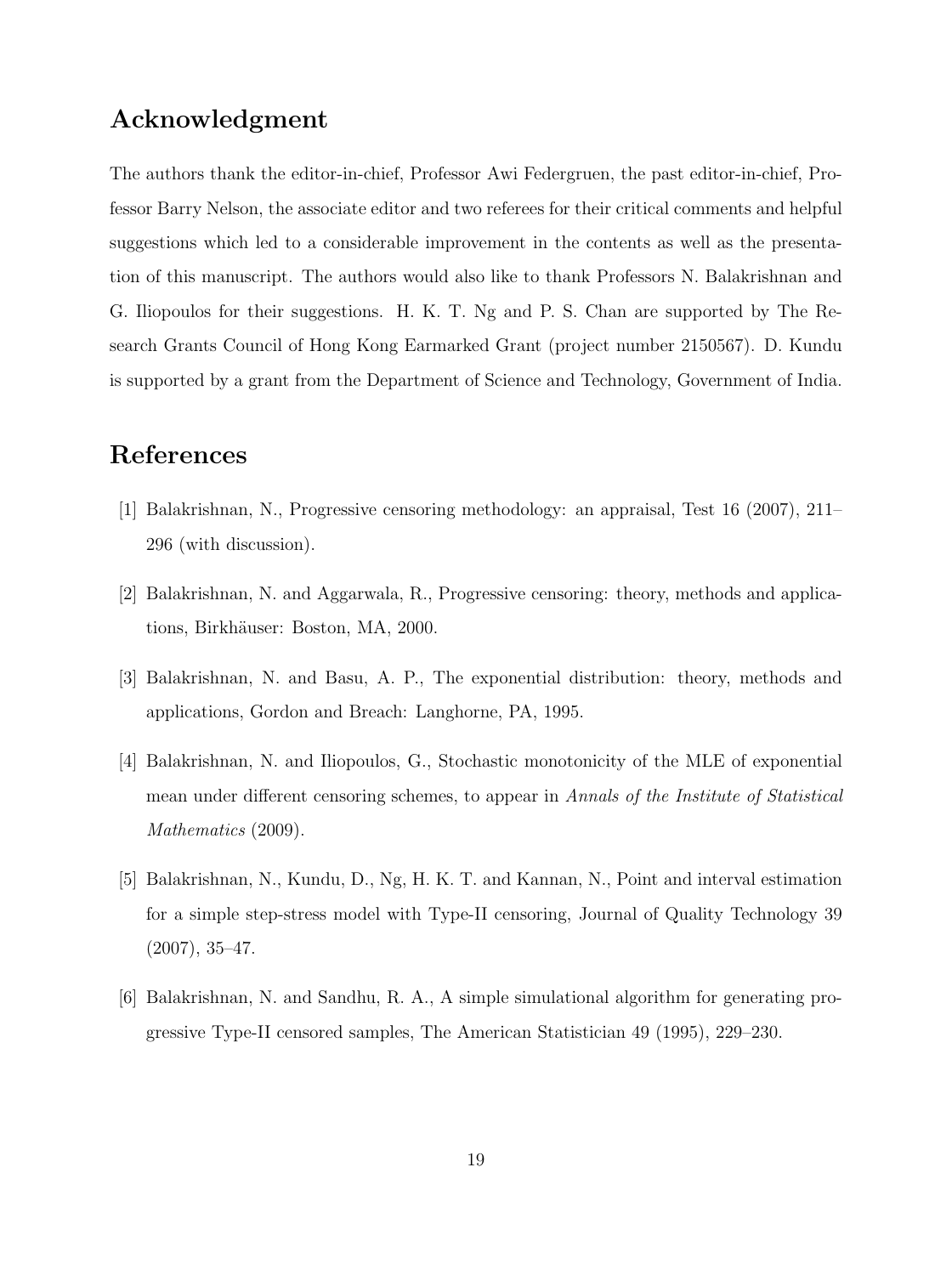- [7] Burkschat, M., On optimality of extremal schemes in progressive Type II censoring. Journal of Statistical Planning and Inference 138 (2008), 1647–1659.
- [8] Chen, S. M. and Bhattacharya, G. K., Exact confidence bound for an exponential parameter under hybrid censoring, Communications in Statistics – Theory and Methods 16 (1988), 1857–1870.
- [9] Childs, A., Chandrasekar, B., Balakrishnan, N. and Kundu, D., Exact likelihood inference based on Type-I and Type-II hybrid censored samples from the exponential distribution, Annals of the Institute of Statistical Mathematics 55 (2003), 319–330.
- [10] David, H. A. and Nagaraja, H. N., Order statistics, third edition, Wiley: New York, NY, 2003.
- [11] Efron, B. and Tibshirani, R., An introduction to the bootstrap, Chapman & Hall: New York, NY, 1993.
- [12] Gupta, R. D. and Kundu, D., Hybrid censoring schemes with exponential failure distribution, Communications in Statistics – Theory and Methods 27 (1998), 3065–3083.
- [13] Johnson, N. L. , Kotz, S. and Balakrishnan, N., Continuous univariate distributions vol. 1, second edition, John Wiley & Sons: New York, NY, 1994.
- [14] Kamps, U. and Cramer, E., On distribution of generalized order statistics. Statistics 35 (2001), 269–280.
- [15] Kundu, D. and Basu, S., Analysis of incomplete data in presence of competing risks, Journal of Statistical Planning and Inference 87 (2000), 221–239.
- [16] Kundu, D. and Joarder, A., Analysis of Type-II progressively hybrid censored data, Computational Statistics and Data Analysis 50 (2006), 2509–2258.
- [17] Meeker, W. Q. and Escobar, L. A., Statistical methods for reliability data, Wiley: New York, NY, 1998.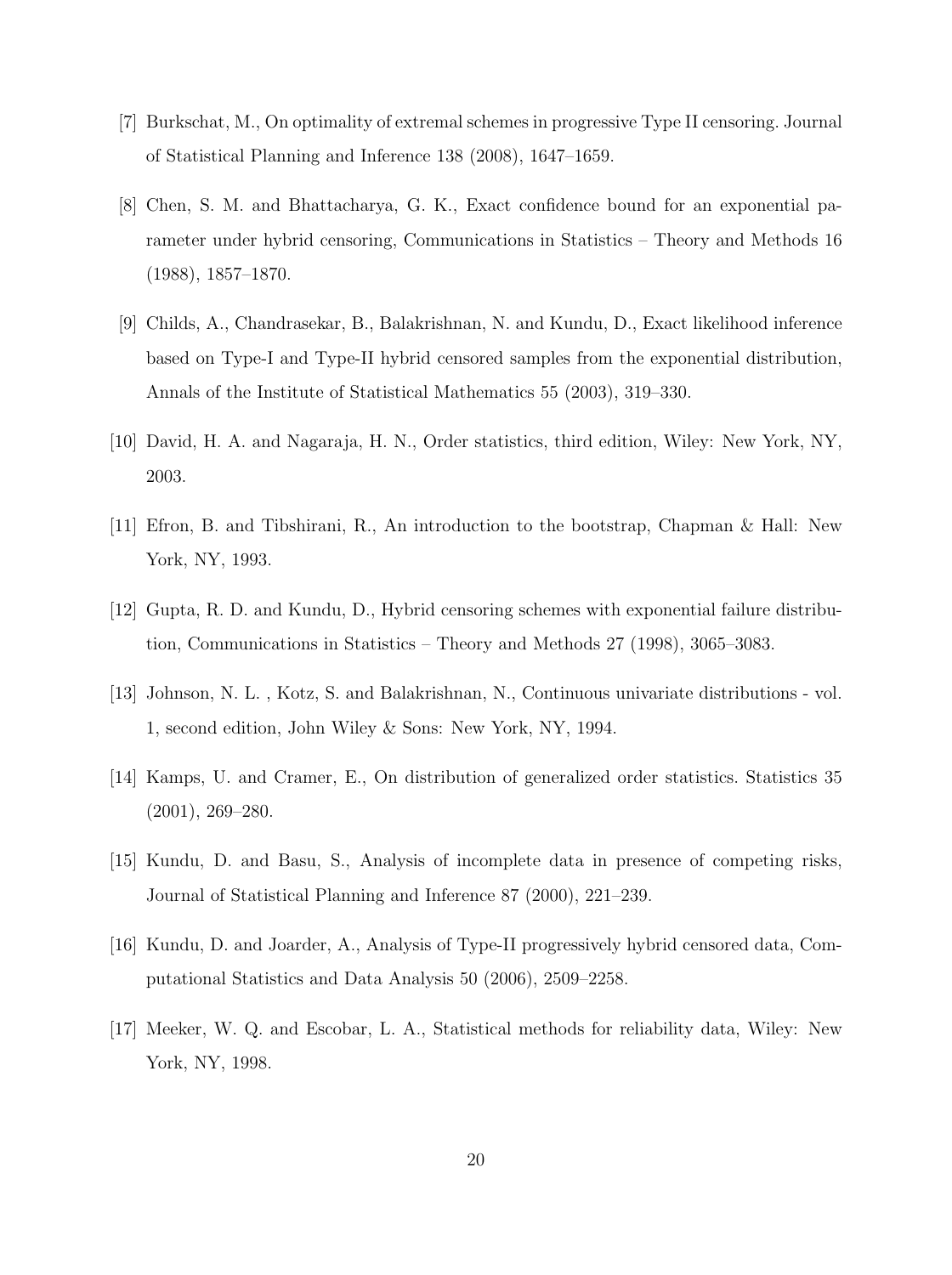- [18] Neyman J. and Pearson E. S., On the use and interpretation of certain test criteria for purpose of statistical inference, Biometrika 20 (1928), 175–247.
- [19] Ng, H. K. T. and Chan, P. S., Discussion on "Progressive censoring methodology: an appraisal" by N. Balakrishnan, Test 16 (2007), 287–289.
- [20] Ng, H. K. T., Chan, P. S. and Balakrishnan, N., Optimal progressive censoring plan for the Weibull distribution, Technometrics 46 (2004), 470–481.

## Appendix A. Exact conditional distribution of  $\hat{\lambda}$  given  $J = j$

Consider the conditional joint cumulative distribution function of  $(X_{1:m:n}, X_{2:m:n}, \ldots, X_{m:m:n})$ given  $J = j$ 

$$
\Pr(X_{i:m:n} \le x_i, i = 1, 2, ..., m | J = j)
$$
  
= 
$$
\frac{\Pr(X_{i:m:n} \le x_i, i = 1, 2, ..., m, X_{j:m:n} < T \le X_{j+1:m:n})}{\Pr(J = j)}
$$

and differentiate both sides of the equality with respect to  $x_1, x_2, \ldots, x_m$ . We obtain the joint probability density function of  $\mathbf{X} = (X_{1:m:n}, \ldots, X_{m:m:n})$  as

$$
f_{\mathbf{X}}(x_1, x_2, \dots, x_m | J = j) = \frac{\left[\prod_{i=1}^m f(x_i)\right] \left\{\prod_{i=1}^j [1 - F(x_i)]^{R_i}\right\} [1 - F(x_m)]}{\Pr(J = j)},
$$
  

$$
-\infty < x_1 < \dots < x_j < T < x_{j+1} < \dots < x_m < \infty.
$$

For exponential distribution, integrate over the region  $\Omega = \{(x_1, \ldots, x_m)|x_1 < \cdots < x_j <$  $T < x_{j+1} < \cdots < x_m$ } and from equation (5)

$$
\int \dots \int_{\Omega} \lambda^m e^{\lambda \delta(\mathbf{x}, j)} dx_1 \dots dx_m = c_{j-1} \sum_{i=1}^j \frac{a_{i,j}}{(\gamma_i - \gamma_{j+1})} \left[ e^{-\gamma_{j+1} \lambda T} - e^{-\gamma_i \lambda T} \right]. \tag{A.1}
$$

For notation convenience, let  $\theta = 1/\lambda$  and the MLE of  $\theta$  is  $\hat{\theta} = \frac{\delta(\mathbf{x},j)}{m}$  $\frac{\mathbf{x},j}{m}$ . The moment generating function of  $\hat{\theta}$ , conditional on  $J = j$  is given by

$$
E(e^{\omega \hat{\theta}} | J = j) = E\left(e^{\frac{\omega \delta(\mathbf{x}, j)}{m}} | J = j\right)
$$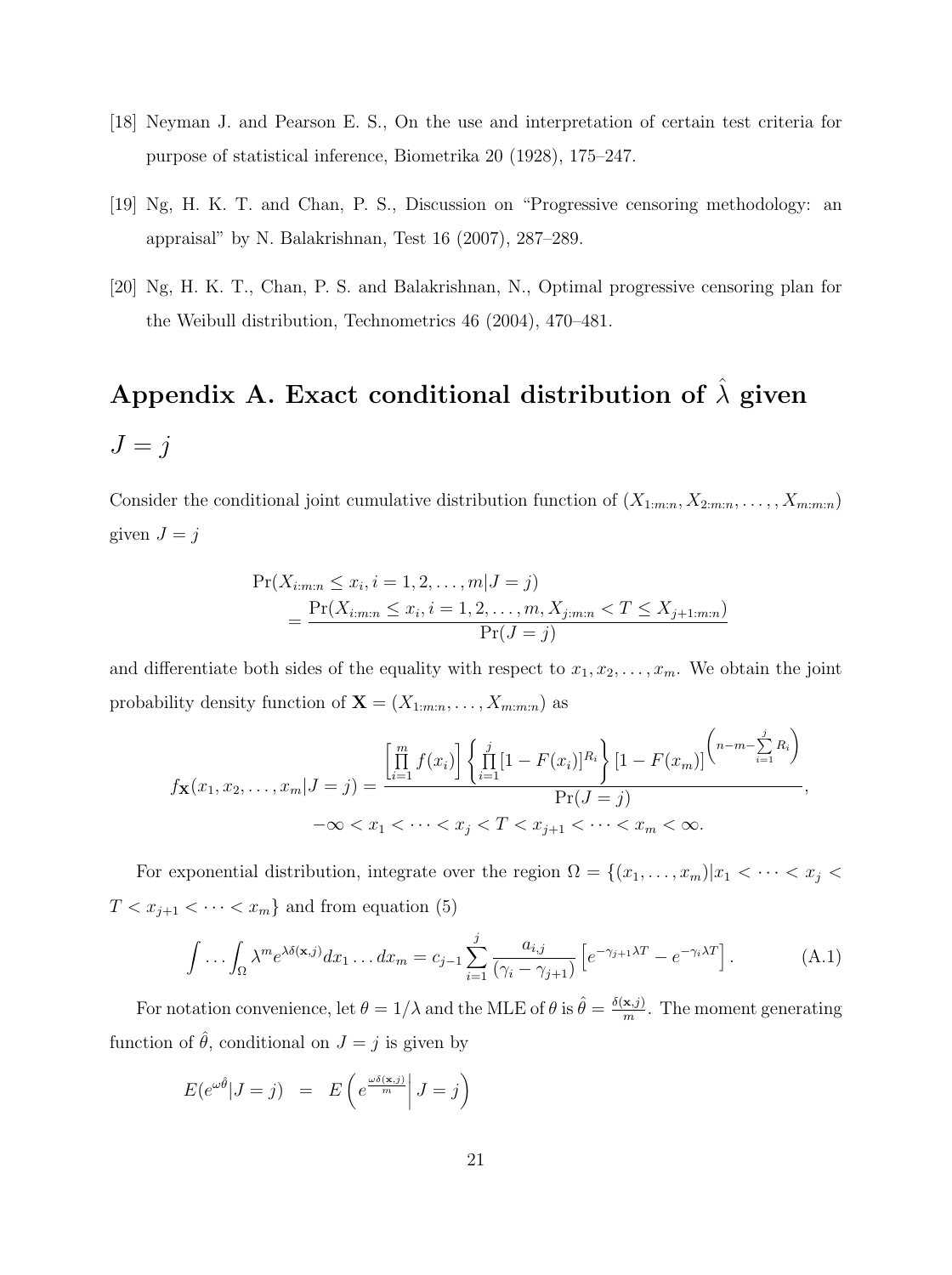$$
= \int \ldots \int_{\Omega} e^{\frac{\omega \delta(\mathbf{x},j)}{m}} f_{\mathbf{X}}(x_1,\ldots,x_m) dx_1 \ldots dx_m
$$
  

$$
= \frac{\theta^{-m} \int \ldots \int_{\Omega} e^{-\left(\frac{1}{\theta} - \frac{\omega}{m}\right) \delta(\mathbf{x},j)} dx_1 \ldots dx_m}{\Pr(J=j)}
$$
  

$$
= \frac{\theta^{-m} \left(\frac{m-\omega\theta}{m\theta}\right)^{-m} \int \ldots \int_{\Omega} \left(\frac{m-\omega\theta}{m\theta}\right)^m e^{-\left(\frac{1}{\theta} - \frac{\omega}{m}\right) \delta(\mathbf{x},j)} dx_1 \ldots dx_m}{\Pr(J=j)}.
$$

.

From equation (A.1), we can obtain

$$
E(e^{\omega\hat{\theta}}|J=j) = \frac{\left(1-\frac{\omega\theta}{m}\right)^{-m}c_{j-1}\sum_{i=1}^{j}\frac{a_{i,j}}{(\gamma_i-\gamma_{j+1})}\left[e^{-\gamma_{j+1}T\left(\frac{1}{\theta}-\frac{\omega}{m}\right)}-e^{-\gamma_iT\left(\frac{1}{\theta}-\frac{\omega}{m}\right)}\right]}{c_{j-1}\sum_{i=1}^{j}\frac{a_{i,j}}{(\gamma_i-\gamma_{j+1})}\left[e^{-\gamma_{j+1}T/\theta}-e^{-\gamma_iT/\theta}\right]}
$$

$$
= \frac{\left(1-\frac{\omega\theta}{m}\right)^{-m}\sum_{i=1}^{j}\frac{a_{i,j}}{(\gamma_i-\gamma_{j+1})}\left[e^{-\gamma_{j+1}T/\theta}e^{-\gamma_{j+1}T\omega/m}-e^{-\gamma_iT/\theta}e^{-\gamma_iT\omega/m}\right]}{\sum_{i=1}^{j}\frac{a_{i,j}}{(\gamma_i-\gamma_{j+1})}\left[e^{-\gamma_{j+1}T/\theta}-e^{-\gamma_iT/\theta}\right]}
$$

Let Y be a Gamma $(\alpha, \beta)$  with PDF defined in equation (1). For an arbitrary constant A, it can be shown that the moment generating function of  $Y+A$  is (Johnson, Kotz and Balakrishnan [13], p. 338)

$$
M_{Y+A}(\omega) = e^{\omega A} \left( 1 - \frac{\omega}{\beta} \right)^{-\alpha}
$$

.

It follows that the conditional PDF of  $\hat{\theta}$ , given  $J = j$ , is

$$
f_{\hat{\theta}}(t|J=j) = \frac{\sum_{i=1}^{j} \frac{a_{i,j}}{(\gamma_i - \gamma_{j+1})} \left[ e^{-\gamma_{j+1}T/\theta} g\left(t - \frac{\gamma_{j+1}T}{m}; m, \frac{m}{\theta}\right) - e^{-\gamma_i T/\theta} g\left(t - \frac{\gamma_i T}{m}; m, \frac{m}{\theta}\right) \right]}{\sum_{i=1}^{j} \frac{a_{i,j}}{(\gamma_i - \gamma_{j+1})} \left[ e^{-\gamma_{j+1}T/\theta} - e^{-\gamma_i T/\theta} \right]},
$$

 $j = 0, 1, 2, \ldots, m$ . The conditional expectation and variance of the  $\hat{\theta}$  are given by

$$
E(\hat{\theta}|J=j) = \theta + \frac{TA_1(\theta)}{m}
$$
  
and  $Var(\hat{\theta}|J=j) = \frac{\theta^2}{m} + \frac{T^2}{m^2}[A_2(\theta) - A_1^2(\theta)],$ 

respectively, where

$$
A_l(\theta) = \frac{\sum\limits_{i=1}^j \frac{a_{i,j}}{(\gamma_i - \gamma_{j+1})} \left[ \gamma_{j+1}^l e^{-\gamma_{j+1} T/\theta} - \gamma_i^l e^{-\gamma_i T/\theta} \right]}{\sum\limits_{i=1}^j \frac{a_{i,j}}{(\gamma_i - \gamma_{j+1})} \left[ e^{-\gamma_{j+1} T/\theta} - e^{-\gamma_i T/\theta} \right]}, \quad l = 1, 2.
$$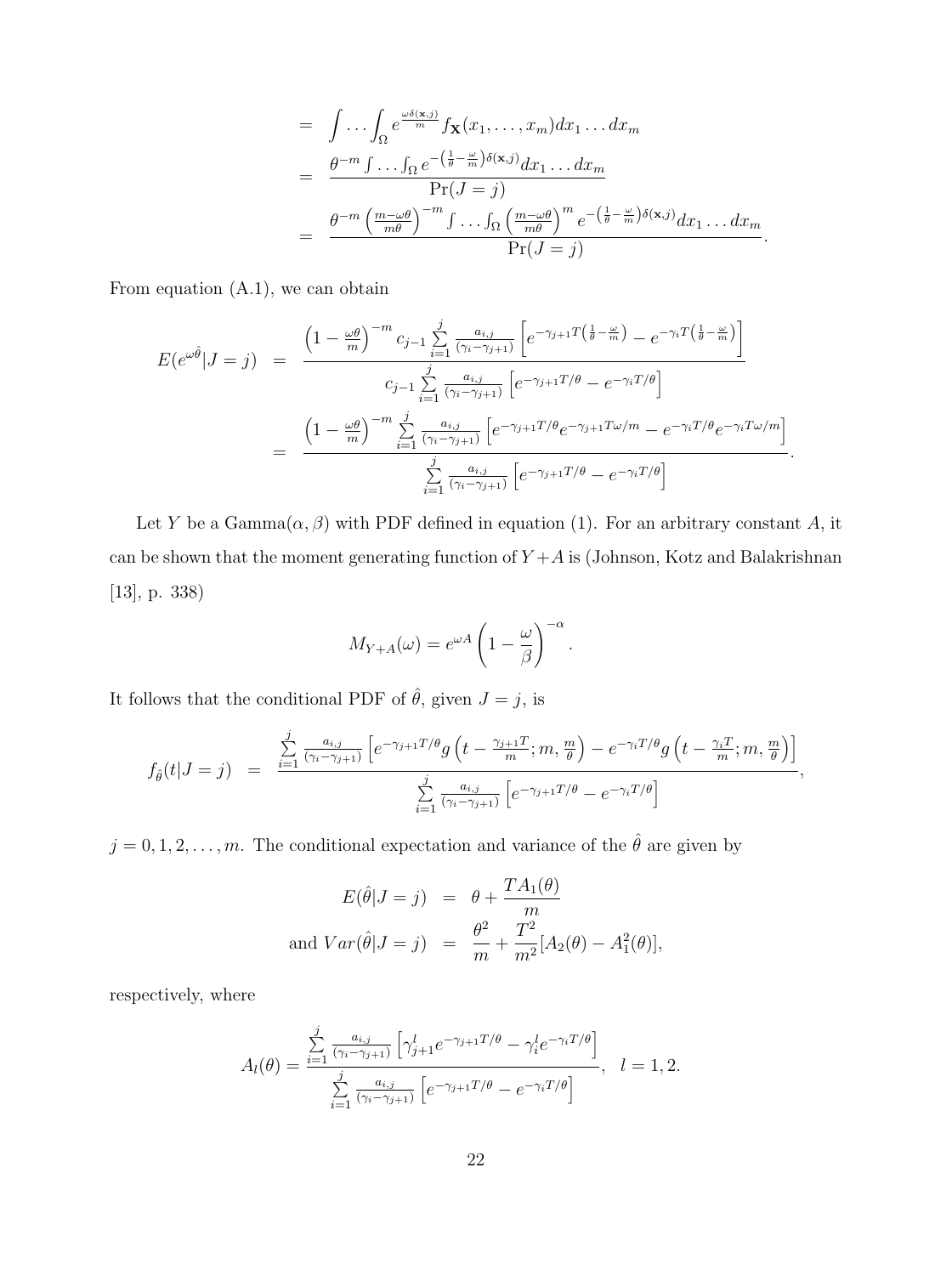For fixed value of j as the effective sample size m increases, the conditional expectation of  $\hat{\theta}$ converges to  $\theta$  and the variance of  $\hat{\theta}$  converges to 0. Upon the transformation  $\hat{\lambda} = 1/\hat{\theta}$ , we have the conditional PDF of  $\hat{\lambda}$ , given  $J = j$ , as

$$
f_{\hat{\lambda}}(u|J=j) = \frac{\frac{1}{u^2} \sum_{i=1}^{j} \frac{a_{i,j}}{(\gamma_i - \gamma_{j+1})} \left[ e^{-\gamma_{j+1} T \lambda} g\left(\frac{1}{u} - \frac{\gamma_{j+1} T}{m}; m, m\lambda\right) - e^{-\gamma_i T \lambda} g\left(\frac{1}{u} - \frac{\gamma_i T}{m}; m, m\lambda\right) \right]}{\sum_{i=1}^{j} \frac{a_{i,j}}{(\gamma_i - \gamma_{j+1})} \left[ e^{-\gamma_{j+1} T \lambda} - e^{-\gamma_i T \lambda} \right]},
$$

 $j = 0, 1, 2, \ldots, m$ . Note that the expectation and variance of  $\hat{\lambda}$  are not in compact forms but they could be numerically obtained.

## Appendix B. Probability Mass Function of J

For exponential distribution, the probability density function of  $X_{j:m:n}$  is given by (see Balakrishnan and Aggawala [2] and Kamps and Cramer [14])

$$
f_{X_{j:m:n}}(x) = c_{j-1} \sum_{i=1}^{j} a_{i,j} \lambda \exp(-\gamma_i \lambda x), \quad 0 < x < \infty,
$$

where  $\gamma_j$ ,  $a_{i,j}$  and  $c_{j-1}$  are given in equations (2), (3) and (6), respectively.

Given  $X_{j:m:n} = x_j$ ,  $X_{j+1:m:n}$  is distributed as the first order statistic of a random sample of size  $\gamma_{j+1} = n - j - \Sigma$ j  $\sum_{i=1} R_i$  from a truncated exponential distribution with CDF

 $F_{X_{j+1:m:n}}(x|X_{j:m:n} = x_j) = 1 - \exp[-\gamma_{j+1}\lambda(x - x_j)], x_j < x < \infty.$ 

First, the probability that  $J = 0$  and  $J = m$  are

$$
Pr(J = 0) = Pr(X_{1:m:n} > T) = exp(-n\lambda T),
$$
  
\n
$$
Pr(J = m) = Pr(X_{m:m:n} < T) = 1 - c_{m-1} \sum_{i=1}^{m} \frac{a_{i,m}}{\gamma_i} exp(-r_i \lambda T),
$$

respectively.

The probability mass function of  $J, J = 1, 2, \ldots, m - 1$  is

$$
Pr(J = j) = Pr(X_{j:m:n} < T \le X_{j+1:m:n})
$$
\n
$$
= \int_0^\infty Pr(x < T \le X_{j+1:m:n} | X_{j:m:n} = x) f_{X_{j:m:n}}(x) \, dx
$$